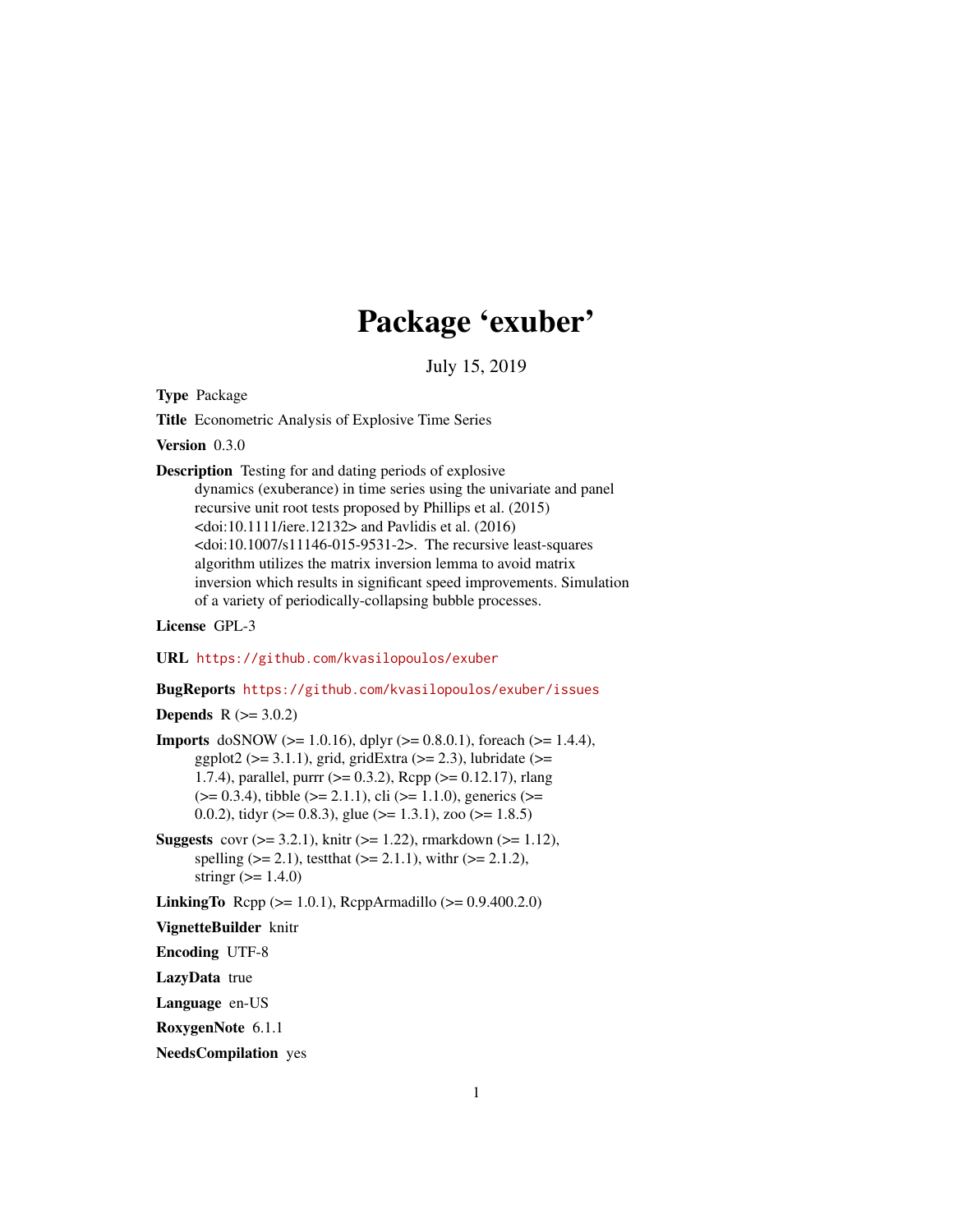<span id="page-1-0"></span>Author Kostas Vasilopoulos [cre, aut], Efthymios Pavlidis [aut], Simon Spavound [aut], Enrique Martínez-García [aut] Maintainer Kostas Vasilopoulos <k.vasilopoulo@gmail.com> Repository CRAN

Date/Publication 2019-07-15 09:40:07 UTC

## R topics documented:

|       |                                                                                                                     | 3              |
|-------|---------------------------------------------------------------------------------------------------------------------|----------------|
|       |                                                                                                                     | $\overline{4}$ |
|       |                                                                                                                     | $\overline{4}$ |
|       |                                                                                                                     | 6              |
|       |                                                                                                                     | 6              |
|       |                                                                                                                     | $\overline{7}$ |
|       |                                                                                                                     | 8              |
|       |                                                                                                                     | 9              |
|       | $index.readf \dots \dots \dots \dots \dots \dots \dots \dots \dots \dots \dots \dots \dots \dots \dots \dots \dots$ | 9              |
|       |                                                                                                                     | 10             |
|       |                                                                                                                     | 11             |
|       |                                                                                                                     | 12             |
|       |                                                                                                                     | 13             |
|       |                                                                                                                     | 14             |
|       |                                                                                                                     | -16            |
|       |                                                                                                                     | 17             |
|       |                                                                                                                     | 18             |
|       |                                                                                                                     | 20             |
|       |                                                                                                                     | 22.            |
|       |                                                                                                                     | 23             |
|       |                                                                                                                     | 24             |
|       |                                                                                                                     | 25             |
|       |                                                                                                                     | -26            |
| Index |                                                                                                                     | 28             |

augment\_join *Tidy into a joint model*

### Description

Tidy a model of radf with a model of cv

#### Usage

 $augment\_join(x, y = NULL)$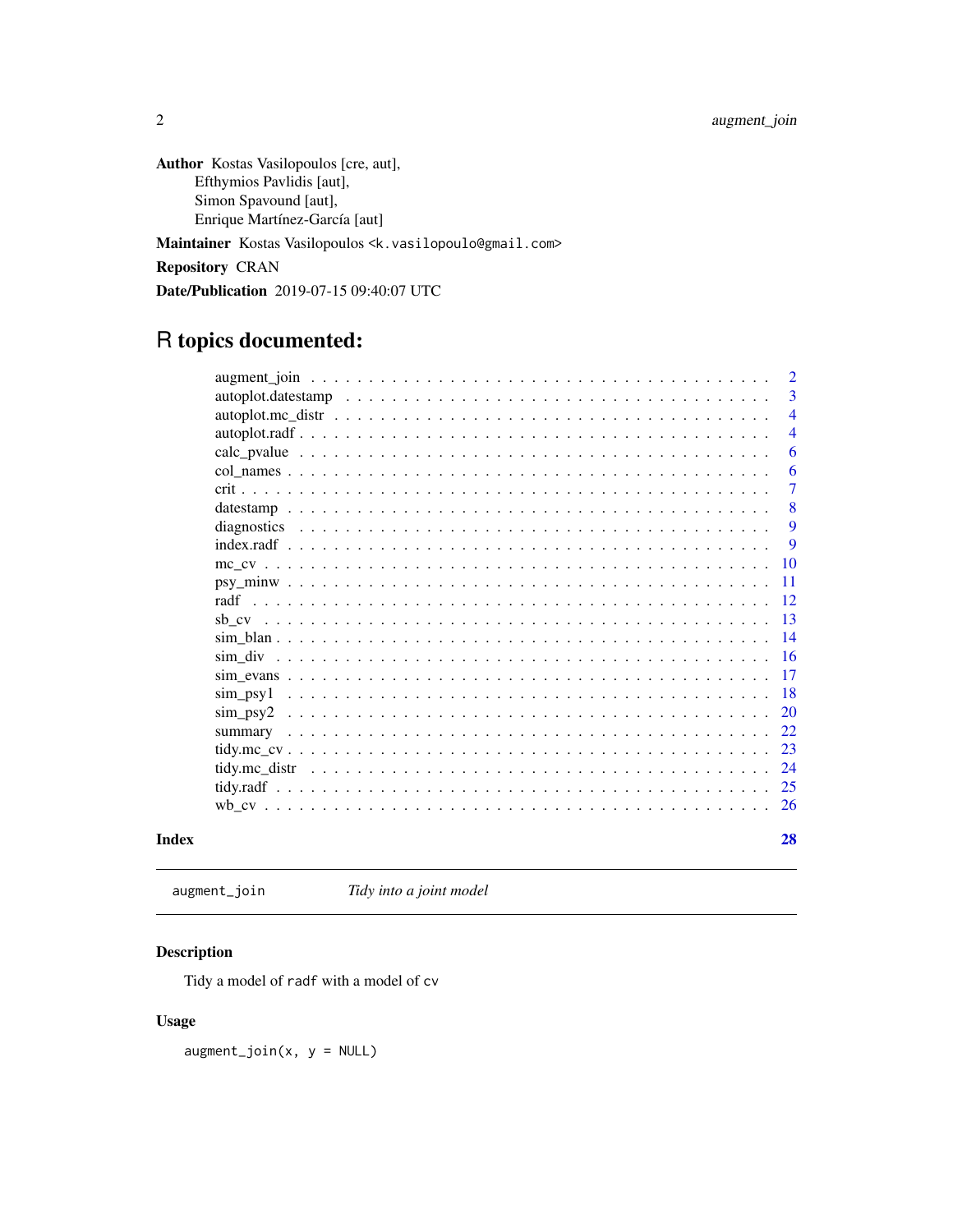#### <span id="page-2-0"></span>autoplot.datestamp 3

#### Arguments

| An object of class radf |
|-------------------------|
| An object of class cv   |

autoplot.datestamp *Plotting and tidying datestamp objects*

#### Description

Plotting datestamp with [geom\\_segment\(\)](#page-0-0)

#### Usage

## S3 method for class 'datestamp' autoplot(object, ...)

## S3 method for class 'datestamp' fortify(model, data, ...)

#### Arguments

| object   | An object of class datestamp()                                                                                                                                                                               |
|----------|--------------------------------------------------------------------------------------------------------------------------------------------------------------------------------------------------------------|
| $\cdots$ | further arguments passed to method. Specify common characteristics like ggplot2: : xlab,<br>that are later passed to ggplot chain. For multiple changes, the input in the argu-<br>ment should be in a list. |
| model    | datestamp object                                                                                                                                                                                             |
| data     | original dataset, not used (required by generic for $\text{tfy}()$ method).                                                                                                                                  |

#### Examples

```
dta <- cbind(sim_psy1(n = 100), sim_psy2(n = 100))
dta %>%
  radf() %>%
  datestamp() %>%
  autoplot()
# Change the colour manually
dta %>%
  radf() %>%
  datestamp() %>%
  autoplot() +
  ggplot2::scale_colour_manual(values = rep("black", 4))
```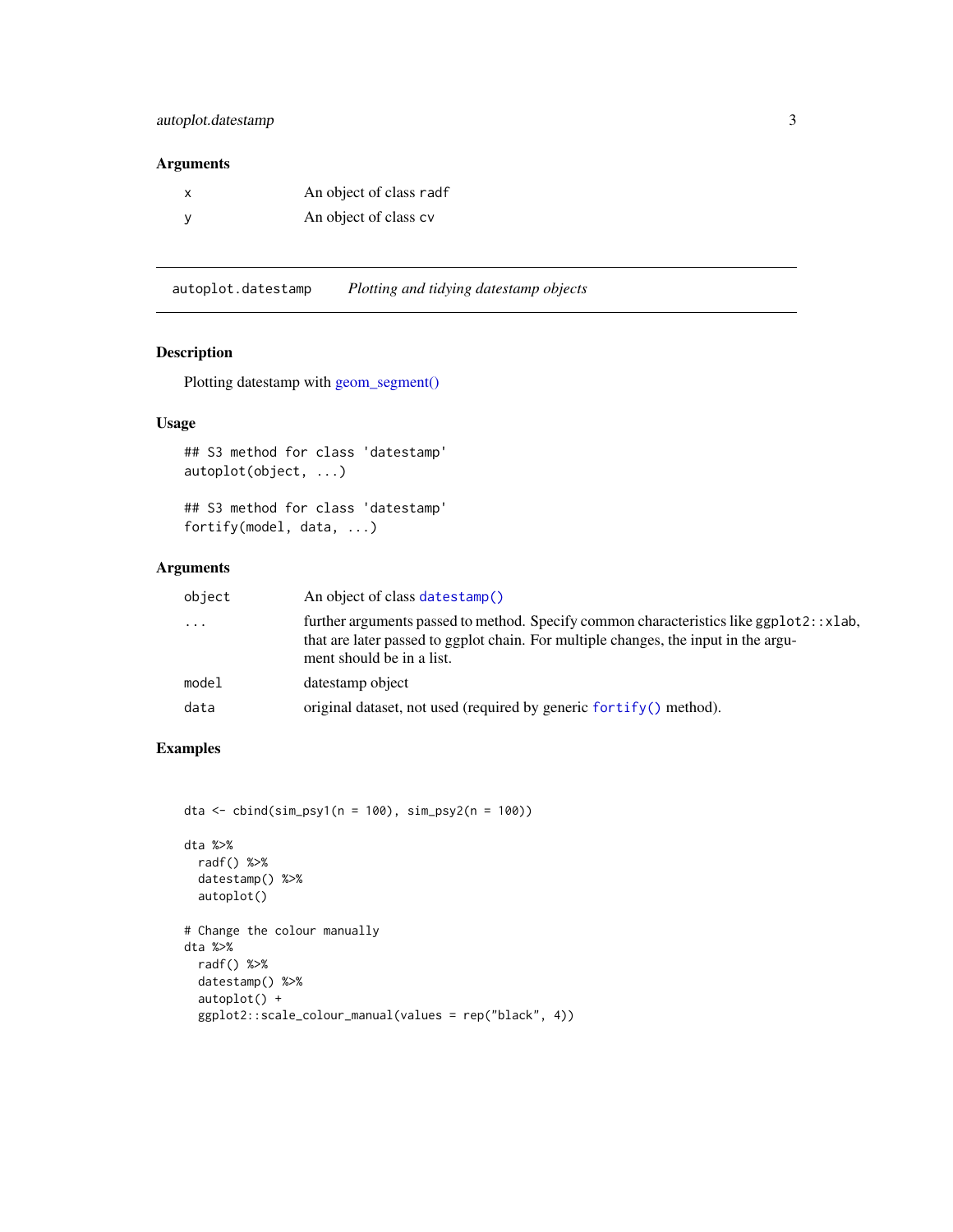<span id="page-3-0"></span>Takes distrobjects and returns a ggplot2 object

#### Usage

```
## S3 method for class 'mc_distr'
autoplot(object, ...)
## S3 method for class 'wb_distr'
autoplot(object, ...)
## S3 method for class 'sb_distr'
autoplot(object, ...)
```
#### **Arguments**

| object | An $\star$ _dist object.                                   |
|--------|------------------------------------------------------------|
| .      | Additional arguments, used only in wb_distr facet options. |

| autoplot.radf | Plotting and tidying radf objects |
|---------------|-----------------------------------|
|               |                                   |

#### Description

autoplot.radf takes an radf object and returns a (list of ) ggplot2 objects. fortify.radf takes an radf object and converts it into a data.frame. ggarrange is a wrapper of [arrangeGrob\(\)](#page-0-0), which can be used directly after autoplot to place grobs on a page.

#### Usage

```
## S3 method for class 'radf'
autoplot(object, cv = NULL, include = FALSE,select = NULL, option = c("gsadf", "sadf"), min_duration = 0,array = TRUE, ...## S3 method for class 'radf'
fortify(model, data, cv = NULL, include = FALSE,
  select = NULL, option = c("gsadf", "sadf"), ...)ggarrange(...)
```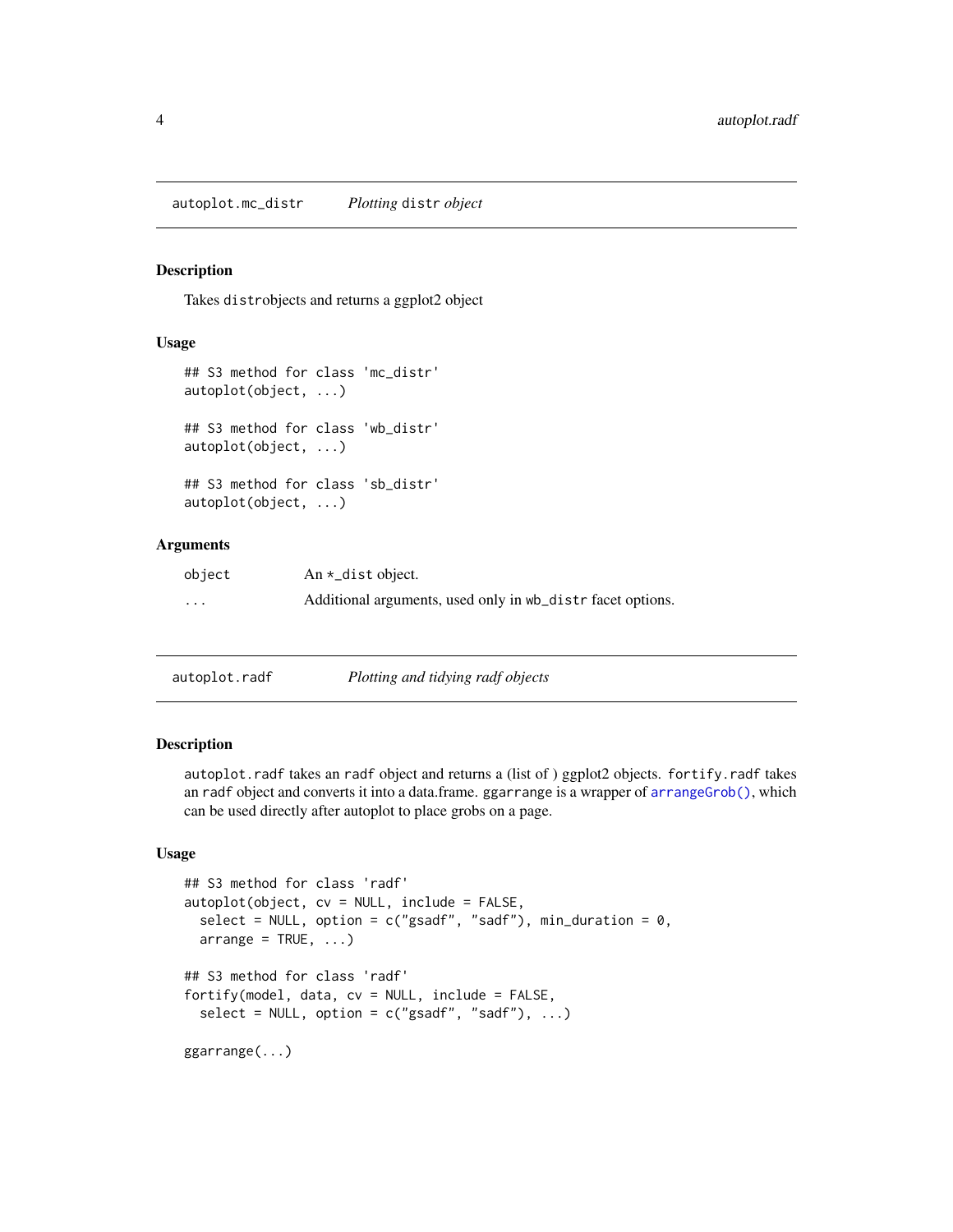#### <span id="page-4-0"></span>autoplot.radf 5

#### Arguments

| object       | An object of class radf().                                                                                                                                                                                 |
|--------------|------------------------------------------------------------------------------------------------------------------------------------------------------------------------------------------------------------|
| <b>CV</b>    | An object of class "cv". The output of $mc_{cv}$ (), wb_cv() or sb_cv()                                                                                                                                    |
| include      | If not FALSE, plot all variables regardless of rejecting the NULL at the 5%<br>significance level.                                                                                                         |
| select       | If not NULL, only plot with names or column number matching this regular<br>expression will be executed.                                                                                                   |
| option       | Whether to apply the "gsadf" or "sadf" methodology. Default is "gsadf".                                                                                                                                    |
| min_duration | The minimum duration of an explosive period for it to be reported. Default is 0.                                                                                                                           |
| arrange      | If FALSE returns a list of ggplot2 object, otherwise it grobs the plots on a single<br>page.                                                                                                               |
|              | further arguments passed to method. Specify common characteristics like ggplot2::xlab,<br>that are later passed to ggplot chain. For multiple changes, the input in the argu-<br>ment should be in a list. |
| model        | An object of class radf().                                                                                                                                                                                 |
| data         | original dataset, not used (required by generic for $\text{tfy}()$ method).                                                                                                                                |

#### Details

arrange offers flexibility to the user by specifying the desired output. If arrange = FALSE, the individual plots can be modified after creation the then rearranged with the ggarrange function into a single plot.

#### Examples

```
dta <- data.frame(psy1 = sim_psy1(n = 100), psy2 = sim_psy2(n = 100))
dta %>%
 radf() %>%
  autoplot(ncol = 2)
# For custom plotting with ggplot2
dta %>%
  radf() %>%
  fortify()
```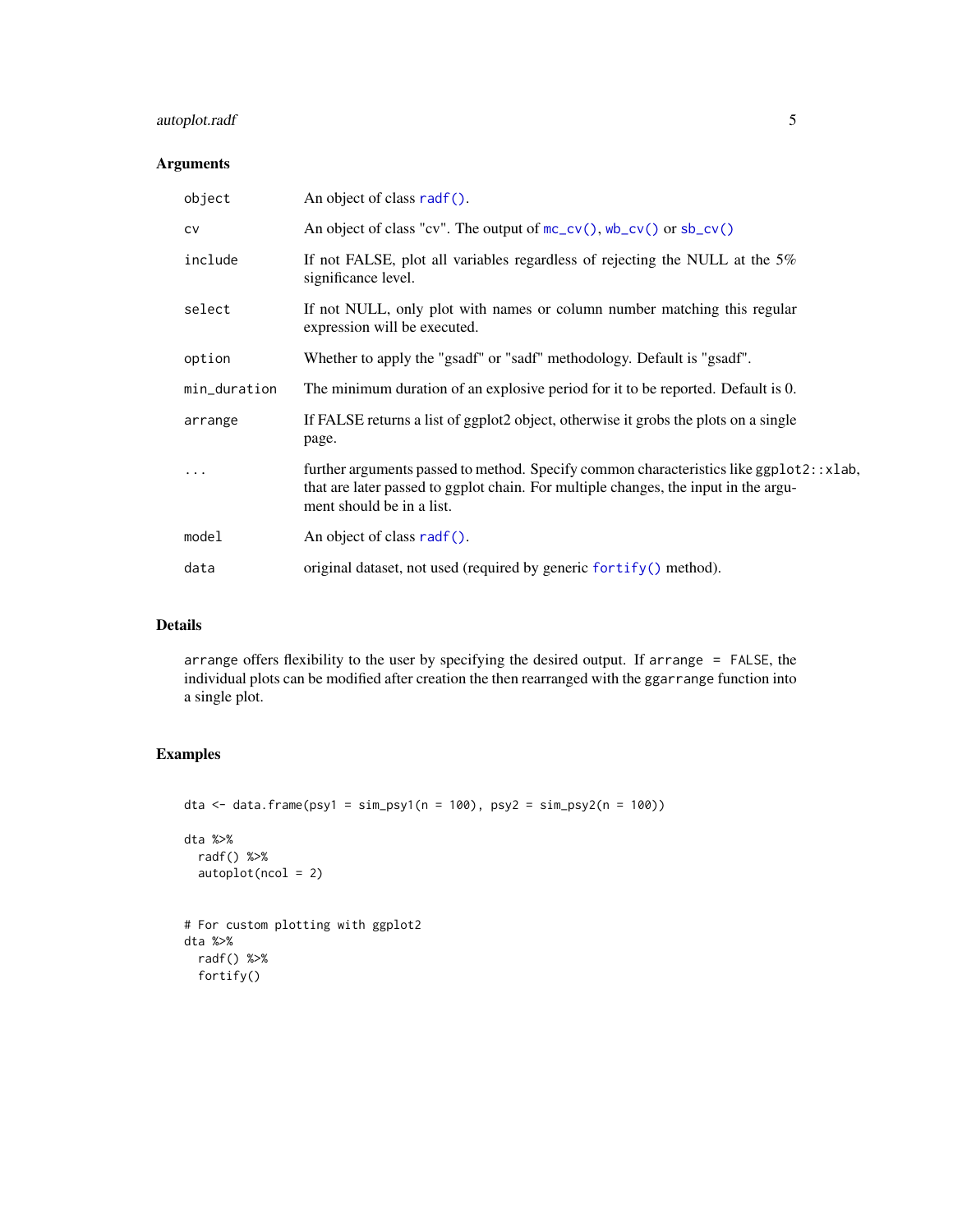<span id="page-5-0"></span>

Calculate p-values

#### Usage

calc\_pvalue(x, dist = NULL)

#### Arguments

|      | An 'radf' object                                            |
|------|-------------------------------------------------------------|
| dist | Which type of distribution to use to calculate the p-values |

#### Examples

```
## Not run:
radf_psy1 <- radf(sim_psy1(100))
calc_pvalue(radf_psy1)
# Using the Wild-Bootstrapped
wb_psy1 <- wb_dist(sim_psy1(100))
calc_pvalue(radf_psy1, wb_psy1)
```
## End(Not run)

col\_names *Retrieve/Set column names*

#### Description

Retrieve or set the column names of a class [radf\(\)](#page-11-1) object. Similar to colnames, with the only difference that col\_names is for [radf\(\)](#page-11-1) objects.

#### Usage

col\_names(x, ...) col\_names(x) <- value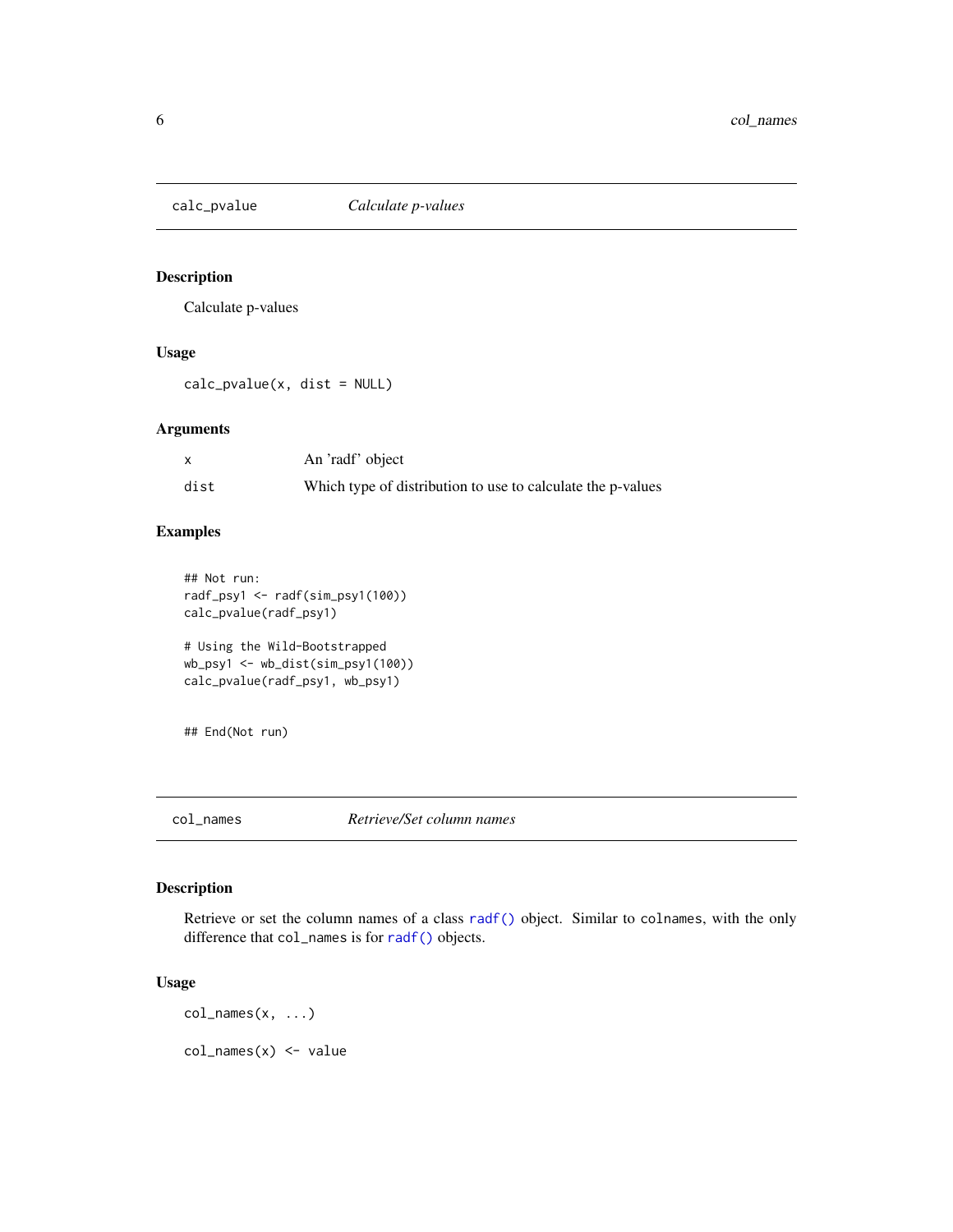<span id="page-6-0"></span>crit 2008 and 2008 and 2008 and 2008 and 2008 and 2008 and 2008 and 2008 and 2008 and 2008 and 2008 and 2008 a

#### **Arguments**

|                         | An object of class radf()                                           |
|-------------------------|---------------------------------------------------------------------|
| $\cdot$ $\cdot$ $\cdot$ | Further arguments passed to methods.                                |
| value                   | An ordered vector of the same length as the 'index' attribute of x. |

#### Examples

```
## Not run:
# Simulate bubble processes
dta <- data.frame(psy1 = sim_psy1(n = 100), psy2 = sim_psy2(n = 100))
rfd <- radf(dta)
col_names(rfd) <- c("OneBubble", "TwoBubbles")
## End(Not run)
```
crit *Simulated Monte Carlo critical values*

#### Description

A dataset containing simulated critical values for up to 600 observations based on default minimum window. The critical values have been simulated and stored as data to save computation time for the user. The stored critical values can be obtained with the  $mc_{c}v()$  function, using the seed = 123.

#### Usage

crit

#### Format

A list with lower level lists that contain

adf\_cv: Augmented Dickey-Fuller badf\_cv: Backward Augmented Dickey-Fuller sadf\_cv: Supremum Augmented Dickey-Fuller bsadf\_cv: Backward Supremum Augmented Dickey-Fuller gsadf\_cv: Generalized Supremum Augmented Dickey Fuller

#### Source

simulated from exuber package function  $mc\_cv()$ 

#### Examples

```
## Not run:
all.equal(crit[[50]], mc_cv(50, seed = 123))
## End(Not run)
```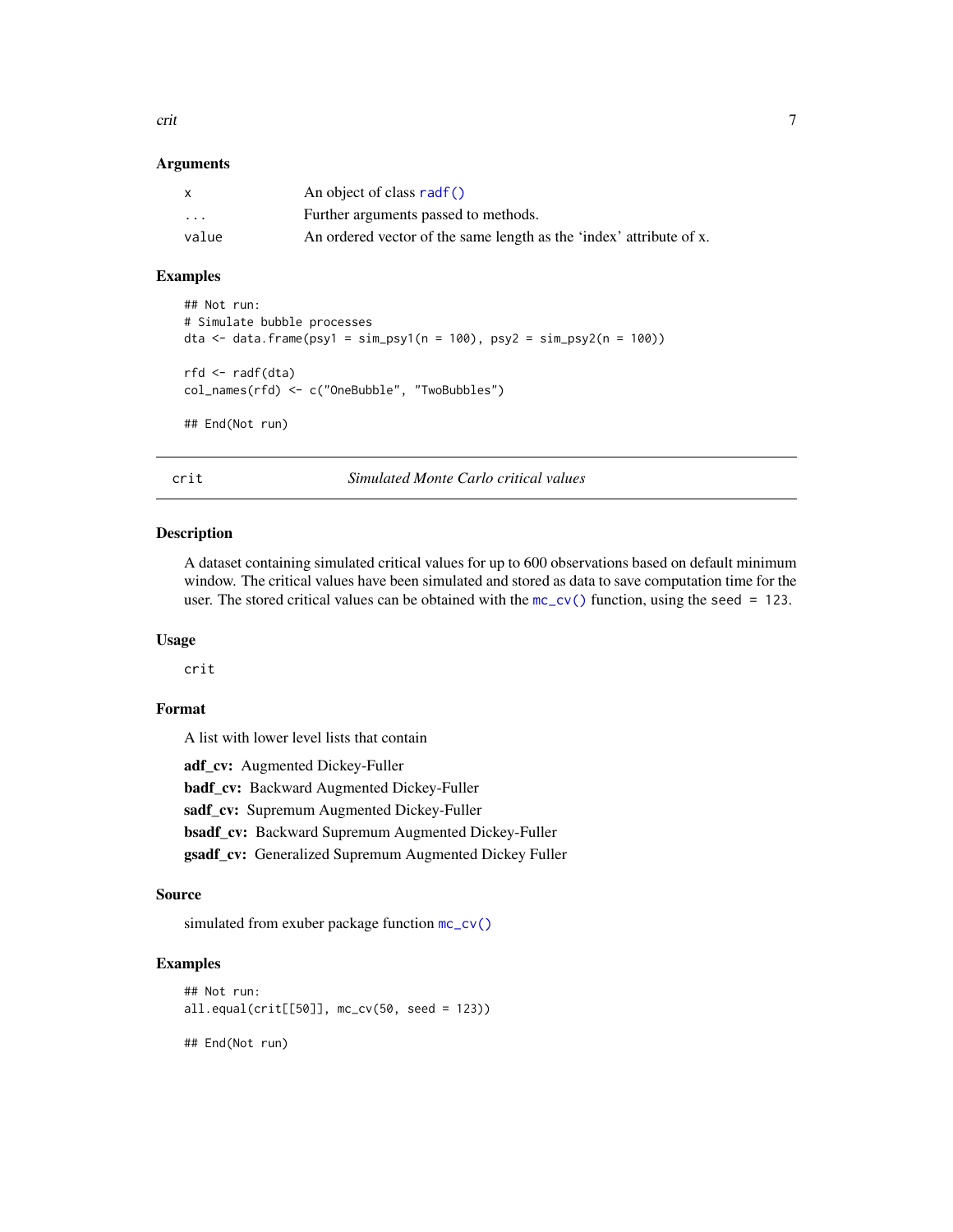<span id="page-7-1"></span><span id="page-7-0"></span>

Computes the origination, termination and duration of episodes during which the time series display explosive dynamics.

#### Usage

```
datestamp(object, cv = NULL, option = c("gsadf", "sadf"),
 min\_duration = 0
```
#### Arguments

| object       | An object of class radf().                                                       |
|--------------|----------------------------------------------------------------------------------|
| C٧           | An object of class "cv". The output of $mc\_cv()$ , $wb\_cv()$ or $sb\_cv()$     |
| option       | Whether to apply the "gsadf" or "sadf" methodology. Default is "gsadf".          |
| min_duration | The minimum duration of an explosive period for it to be reported. Default is 0. |

#### Details

Datestamp also stores a vector in 0,1 that corresponds to reject, accept respectively, for all series in the time period. This output can be used as a dummy that indicates the occurrence of a bubble.

Setting min\_duration removes very short episode of exuberance. Phillips et al. (2015) propose two simple rules of thumb to remove short periods of explosive dynamics, " $log(T)/T$ ", where T is the number of observations.

#### Value

Returns a list of values for each explosive sub-period, giving the origin and termination dates as well as the number of periods explosive behavior lasts.

#### References

Phillips, P. C. B., Shi, S., & Yu, J. (2015). Testing for Multiple Bubbles: Historical Episodes of Exuberance and Collapse in the S&P 500. International Economic Review, 56(4), 1043-1078.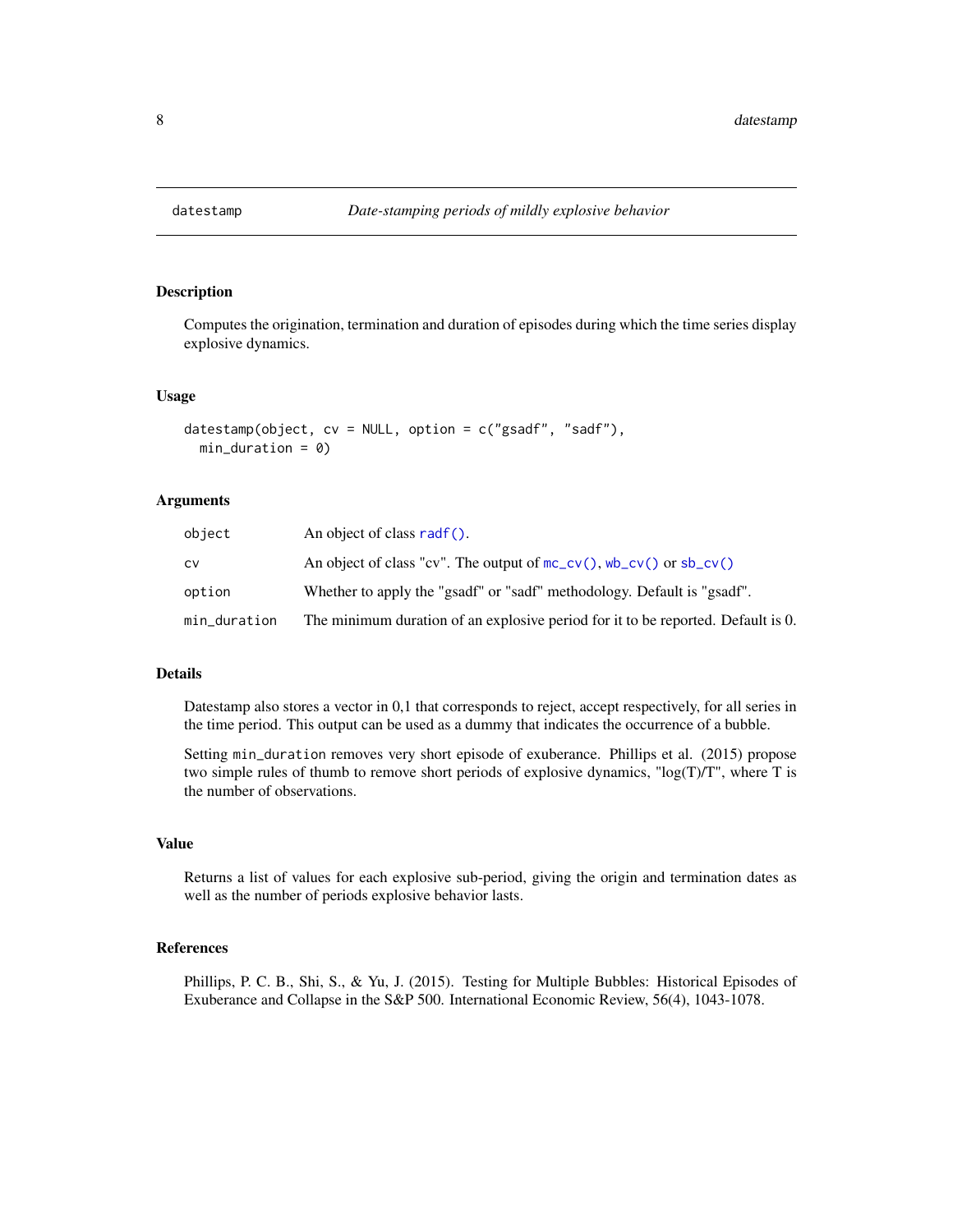<span id="page-8-0"></span>diagnostics *Diagnostics*

#### Description

Finds the series that reject the null for at the 5% significance level.

#### Usage

```
diagnostics(object, cv = NULL, option = c("gsadf", "sadf"))
```
#### Arguments

| object | An object of class radf().                                                   |
|--------|------------------------------------------------------------------------------|
| CV     | An object of class "cv". The output of $mc\_cv()$ , $wb\_cv()$ or $sb\_cv()$ |
| option | Whether to apply the "gsadf" or "sadf" methodology. Default is "gsadf".      |

#### Details

Diagnostics also stores a vector in 0,1 that corresponds to reject, accept respectively.

#### Value

Returns a list with the series that reject and the series that do not reject the Null Hypothesis

| index.radf | Retrieve/Replace the index |
|------------|----------------------------|
|------------|----------------------------|

#### Description

Retrieve or replace the index of an radf object.

#### Usage

```
## S3 method for class 'radf'
index(x, trunc = FALSE, ...)
```

```
## S3 replacement method for class 'radf'
index(x) < - value
```
#### Arguments

| X     | An object of class radf()                                                                   |
|-------|---------------------------------------------------------------------------------------------|
| trunc | default FALSE. If TRUE the index formed by truncating the value in the mini-<br>mum window. |
| .     | Further arguments passed to methods.                                                        |
| value | An ordered vector of the same length as the 'index' attribute of x.                         |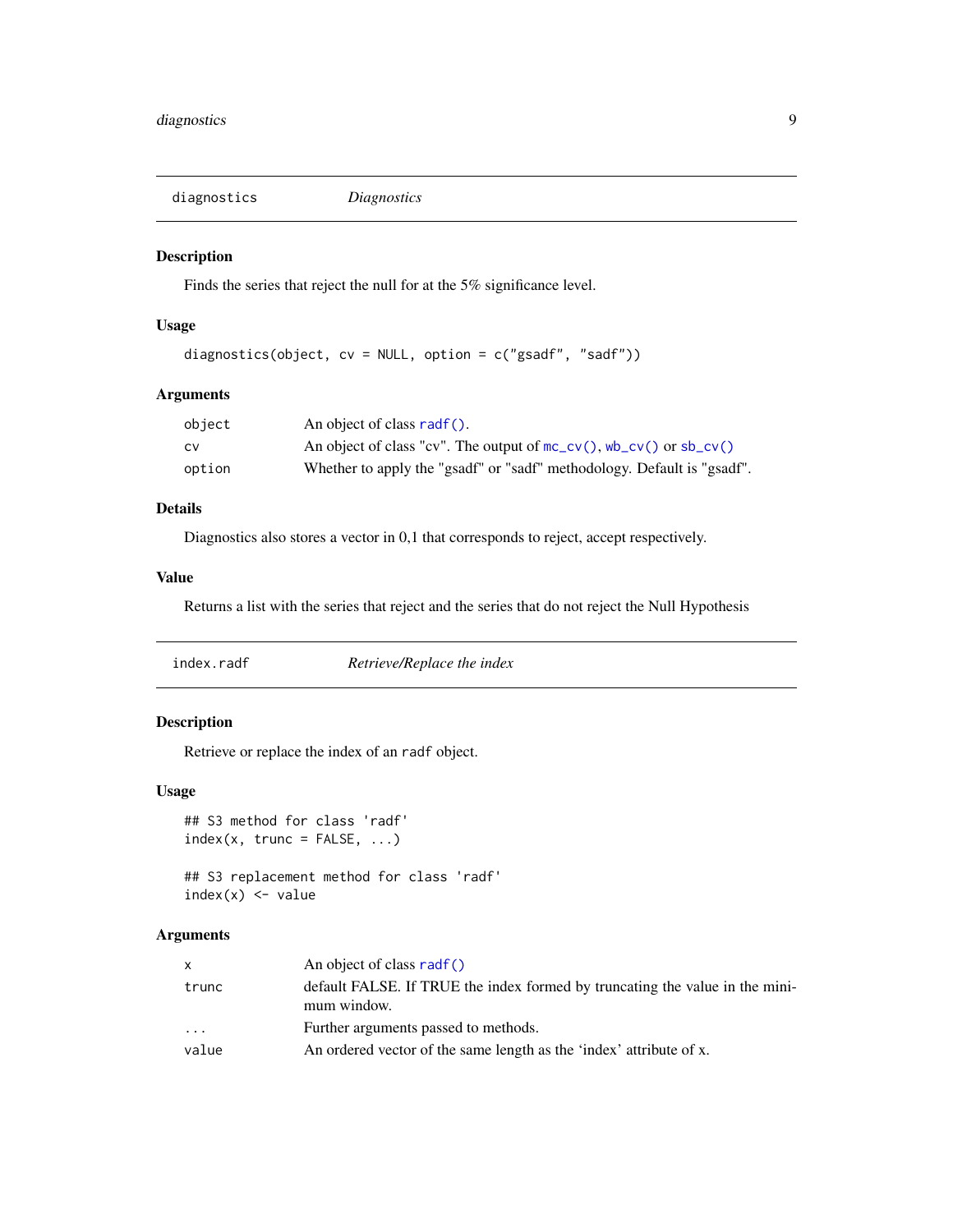#### <span id="page-9-0"></span>Details

If the user does not specify an index for the estimation a pseudo-index is generated which is a sequential numeric series. After the estimation, the user can use index to retrieve or `index <-` to replace the index. The index can be either numeric or Date.

#### <span id="page-9-1"></span>mc\_cv *Monte Carlo Critical Values*

#### Description

mc\_cv computes Monte Carlo critical values for the recursive unit root tests. mc\_dist computes the distribution.

#### Usage

```
mc_cv(n, minw = NULL, nrep = 2000, seed = NULL,
 opt_badf = c("fixed", "asymptotic", "simulated"),
 opt_bsadf = c("conservative", "conventional"))
```
 $mc\_distr(n, minw = NULL, nrep = 2000, seed = NULL)$ 

#### Arguments

| n         | A positive integer. The sample size.                                                                                                                                                                                                                                                                                                                          |
|-----------|---------------------------------------------------------------------------------------------------------------------------------------------------------------------------------------------------------------------------------------------------------------------------------------------------------------------------------------------------------------|
| minw      | A positive integer. The minimum window size, which defaults to $(0.01 +$<br>$1.8/\sqrt(T)) * T.$                                                                                                                                                                                                                                                              |
| nrep      | A positive integer. The number of Monte Carlo simulations.                                                                                                                                                                                                                                                                                                    |
| seed      | An object specifying if and how the random number generator (rng) should be<br>initialized. Either NULL or an integer will be used in a call to set. seed before<br>simulation. If set, the value is save as "seed" attribute of the returned value. The<br>default, NULL will note change the rng state, and return .Random.seed as the<br>"seed" attribute. |
| opt_badf  | Options for badf critical value calculation. "fixed" corresponds to $log(log(n*s))/100$<br>rule, "asymptotic" to asymptotic critical values and simulated to the monte carlo<br>simulations.                                                                                                                                                                  |
| opt_bsadf | Options for bsadf critical value calculation. "conventional" corresponds to the<br>max of the quantile of the simulated distribution, while "conservative" corre-<br>sponds to the quantile of the max which is more conservative in nature, thus the<br>name.                                                                                                |

#### Value

A list that contains the critical values for ADF, BADF, BSADF and GSADF t-statistics.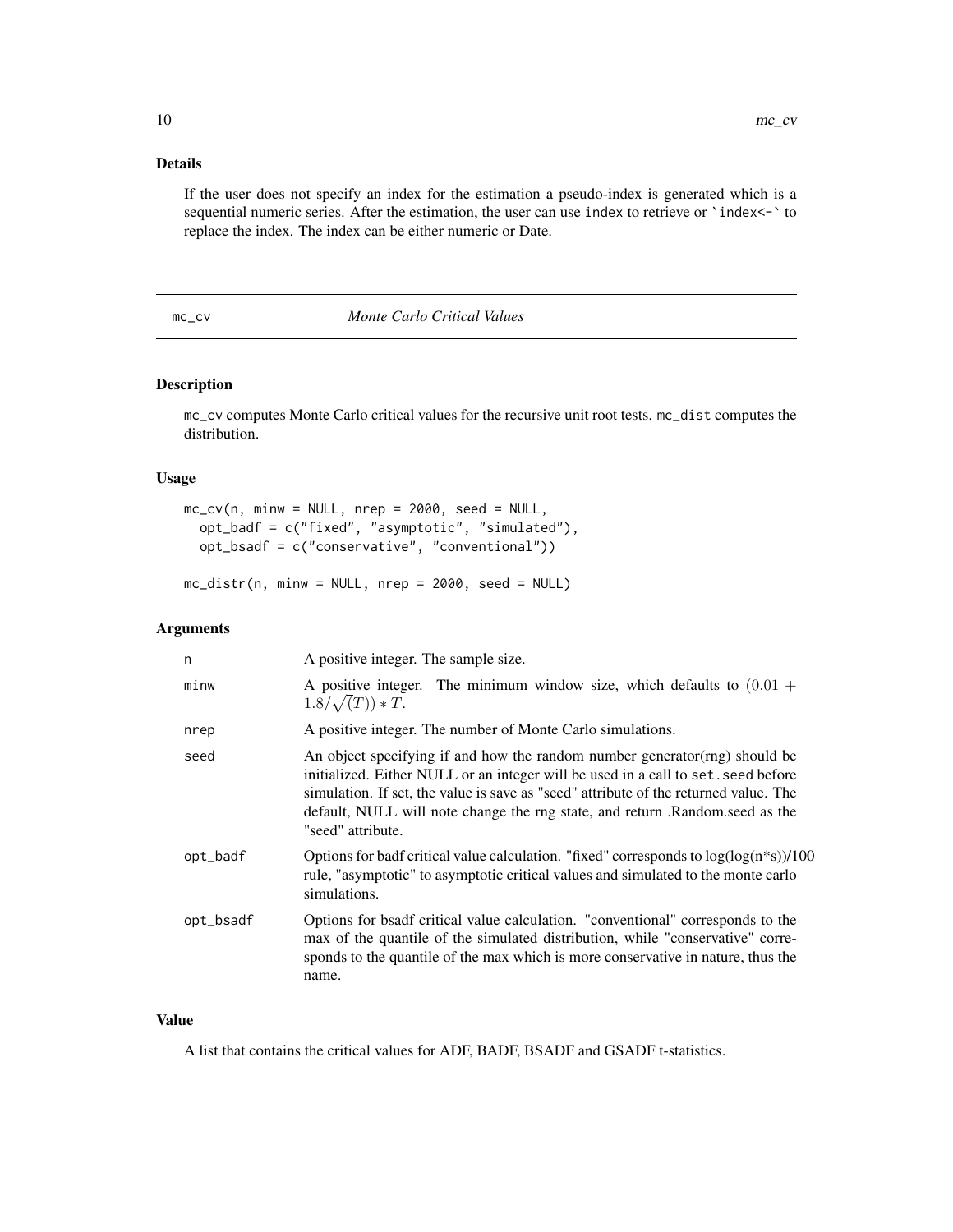<span id="page-10-0"></span>psy\_minw 11

#### See Also

[wb\\_cv](#page-25-1) for Wild Bootstrapped critical values and [sb\\_cv](#page-12-1) for Sieve Bootstrapped critical values

#### Examples

```
## Not run:
# Default minimum window
mc < -mc_{cv}(n = 100)# Change the minimum window and the number of simulations
mc \le - mc_cv(n = 100, nrep = 2500, minw = 20)
mdist \leq mc_distr(n = 100)
autoplot(mdist)
## End(Not run)
```
psy\_minw *Helper functions in accordance to PSY(2015)*

#### Description

psy\_minw proposes a minimum window and psy\_ds proposes a rule of thumb to exclude periods of exuberance.

#### Usage

psy\_minw(n)

 $psy_ds(n, rule = 1, delta = 1)$ 

#### **Arguments**

| n     | A positive integer. The sample size.                     |
|-------|----------------------------------------------------------|
| rule  | Rule 1 corresponds to $log(T)$ , while rule 2 $log(T)/T$ |
| delta | Frequency-dependent parameter                            |

#### Details

delta depends on the frequency of the data and the minimal duration condition. For example, for a 30-year period, we set arbitrarily duration to exceed periods such as one year. Then, delta should is 0.7 for yearly data and 5 for monthly data.

#### References

Phillips, P. C. B., Shi, S., & Yu, J. (2015). Testing for Multiple Bubbles: Historical Episodes of Exuberance and Collapse in the S&P 500. International Economic Review, 56(4), 1043-1078.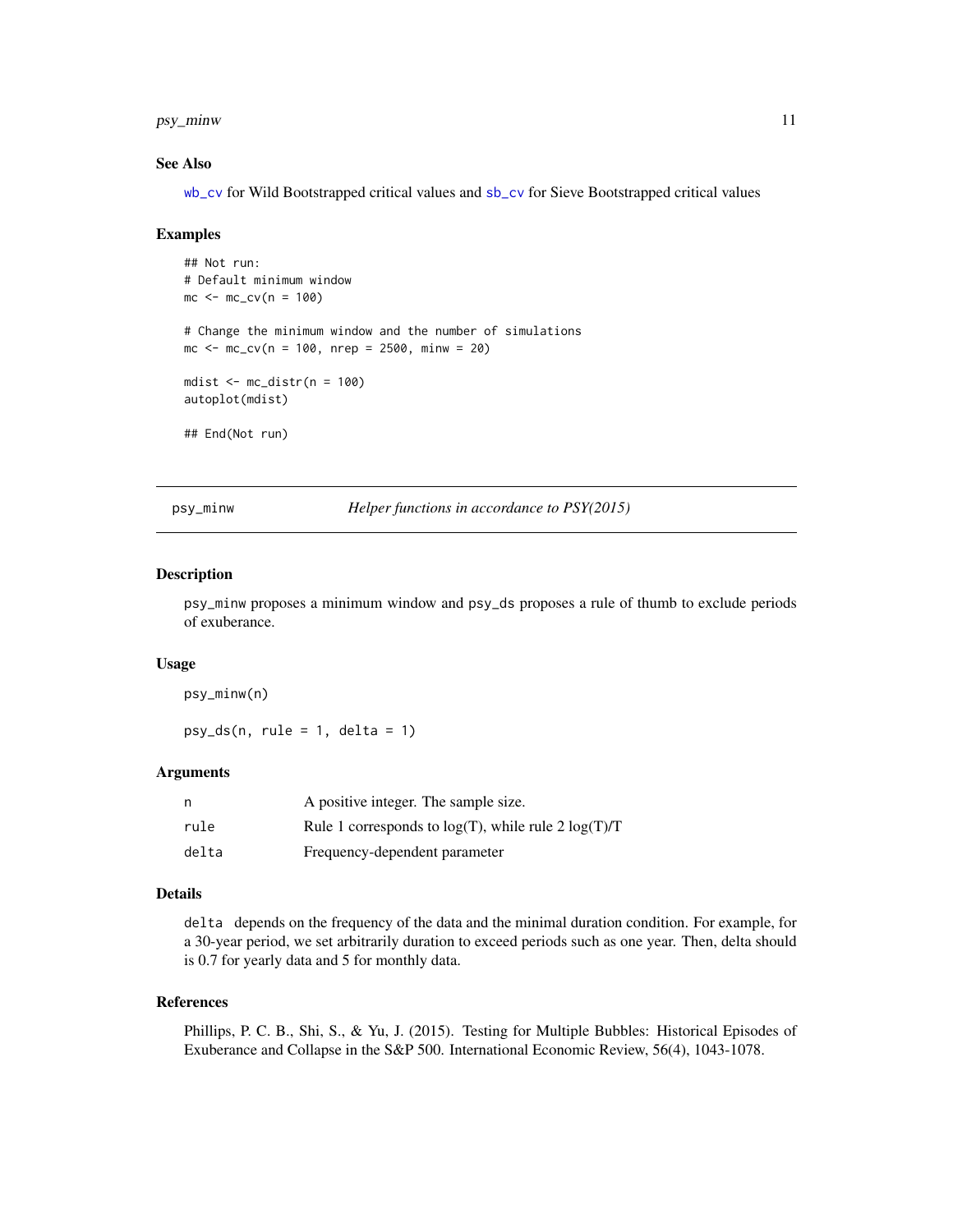#### <span id="page-11-0"></span>Examples

psy\_minw(100) psy\_ds(100)

#### <span id="page-11-1"></span>radf *Recursive Augmented Dickey-Fuller Test*

#### Description

radf returns the t-statistics from a recursive Augmented Dickey-Fuller test.

#### Usage

radf(data, minw =  $NULL$ , lag = 0)

#### Arguments

| data | A univariate or multivariate numeric ts object, data frame or matrix. The esti-<br>mation process cannot handle NA values. |
|------|----------------------------------------------------------------------------------------------------------------------------|
| minw | A positive integer. The minimum window size, which defaults to $(0.01 +$<br>$1.8/\sqrt(T)$ * T.                            |
| lag  | A non-negative integer. The lag of the Augmented Dickey-Fuller regression.                                                 |

#### Value

A list that contains the t-statistic (sequence) for:

| adf   | Augmented Dickey-Fuller                      |
|-------|----------------------------------------------|
| badf  | Backward Augmented Dickey-Fuller             |
| sadf  | Supremum Augmented Dickey-Fuller             |
| bsadf | Backward Supremum Augmented Dickey-Fuller    |
| gsadf | Generalized Supremum Augmented Dickey-Fuller |

#### References

Phillips, P. C. B., Wu, Y., & Yu, J. (2011). Explosive Behavior in The 1990s Nasdaq: When Did Exuberance Escalate Asset Values? International Economic Review, 52(1), 201-226.

Phillips, P. C. B., Shi, S., & Yu, J. (2015). Testing for Multiple Bubbles: Historical Episodes of Exuberance and Collapse in the S&P 500. International Economic Review, 56(4), 1043-1078.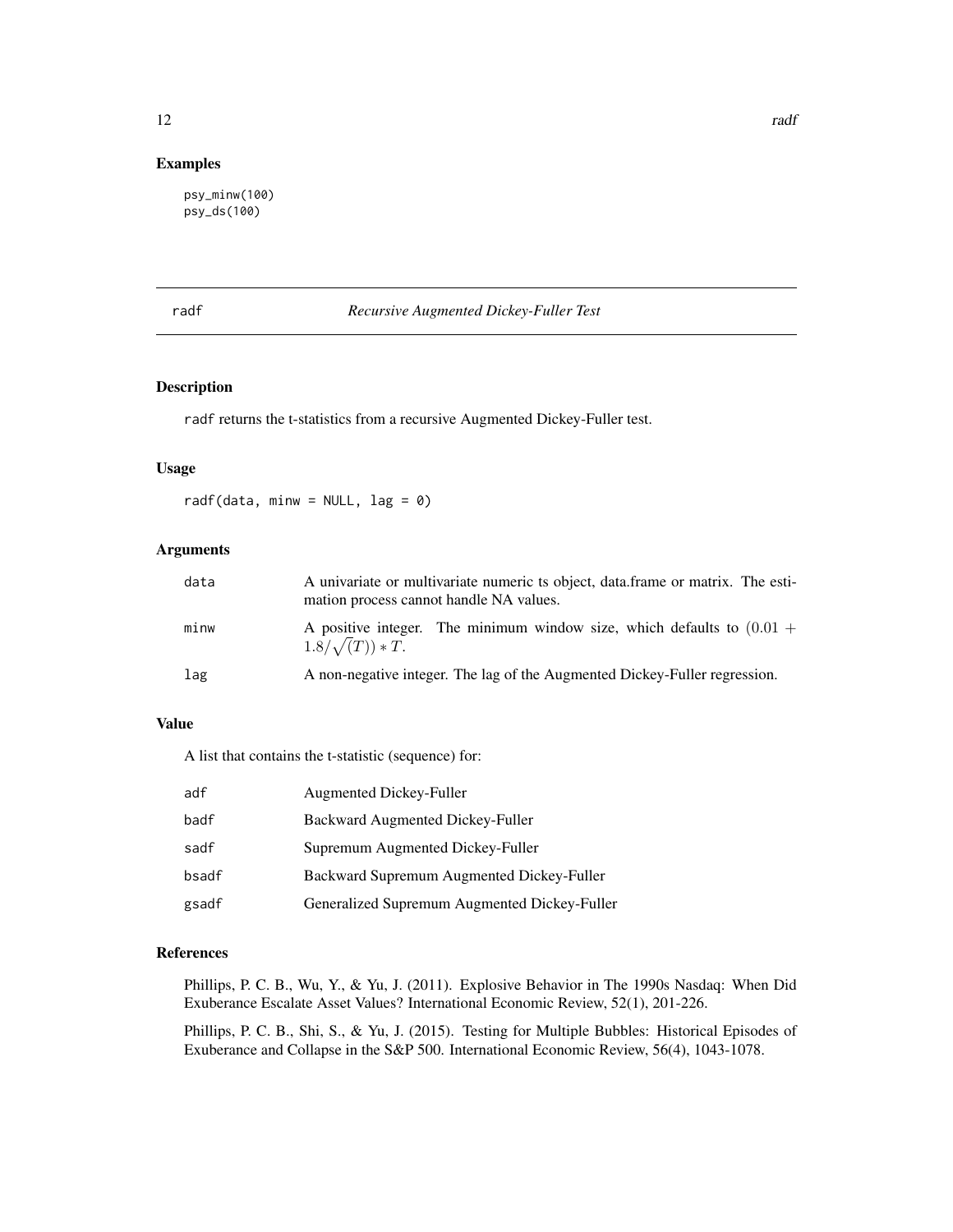<span id="page-12-0"></span> $sb\_cv$  13

#### Examples

```
# Simulate bubble processes
dta <- data.frame(psy1 = sim_psy1(n = 100), psy2 = sim_psy2(n = 100))
rfd <- radf(dta)
# For lag = 1 and minimum window = 20
rfd \le radf(dta, minw = 20, lag = 1)
```
#### <span id="page-12-1"></span>sb\_cv *Panel Sieve Bootstrap Critical Values*

#### Description

sb\_cv computes p-values for the panel recursive unit root test using the sieve bootstrap procedure outlined in Pavlidis et al. (2016). sb\_dist computes the distribution.

#### Usage

```
sb_{cv}(data, minw = NULL, lag = 0, nboot = 1000, seed = NULL)sb\_distr(data, minw = NULL, lag = 0, nboot = 1000, seed = NULL)
```
#### Arguments

| data  | A univariate or multivariate numeric ts object, data frame or matrix. The esti-<br>mation process cannot handle NA values.                                                                                                                                                                                                                                   |
|-------|--------------------------------------------------------------------------------------------------------------------------------------------------------------------------------------------------------------------------------------------------------------------------------------------------------------------------------------------------------------|
| minw  | A positive integer. The minimum window size, which defaults to $(0.01 +$<br>$1.8/\sqrt(T)) * T.$                                                                                                                                                                                                                                                             |
| lag   | A non-negative integer. The lag of the Augmented Dickey-Fuller regression.                                                                                                                                                                                                                                                                                   |
| nboot | A positive integer indicating the number of bootstraps. Default is 1000 repeti-<br>tions.                                                                                                                                                                                                                                                                    |
| seed  | An object specifying if and how the random number generator(rng) should be<br>initialized. Either NULL or an integer will be used in a call to set. seed before<br>simulation. If set, the value is save as "seed" attribute of the returned value. The<br>default, NULL will note change the rng state, and return .Random.seed as the<br>"seed" attribute. |

#### Value

A list that contains the panel critical values for BSADF and GSADF t-statistics.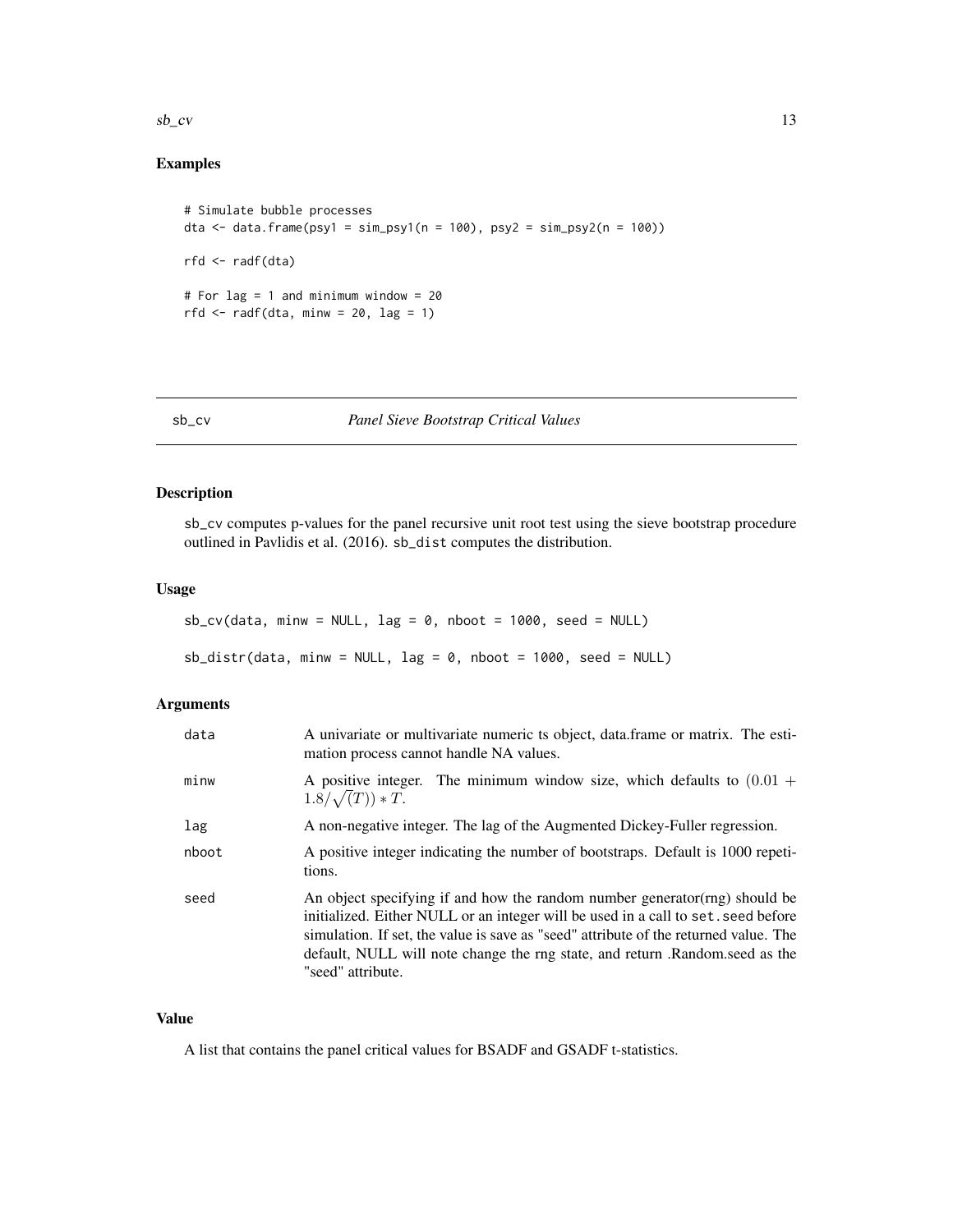#### <span id="page-13-0"></span>References

Pavlidis, E., Yusupova, A., Paya, I., Peel, D., Martínez-García, E., Mack, A., & Grossman, V. (2016). Episodes of exuberance in housing markets: in search of the smoking gun. The Journal of Real Estate Finance and Economics, 53(4), 419-449.

#### See Also

[mc\\_cv](#page-9-1) for Monte Carlo critical values and [wb\\_cv](#page-25-1) for Wild Bootstrapped critical values

#### Examples

```
## Not run:
# Simulate bubble processes
set.seed(4441)
dta <- data.frame(
  "psy1" = sim_psy1(100),
  "psy2" = sim_psy2(100),
  "evans" = sim\_evans(100),
  "div" = sim\_div(100),
  "blan" = sim_blan(100)
\lambda# Panel critical vales should have the same lag length with the estimation
sb \leftarrow sb_{cv}(dta, lag = 1)dta %>%
  radf(lag = 1) %>%
  summary(cv = sb)
dta %>%
  radf(lag = 1) %>%
  autoplot(cv = sb)# Simulate distribution
sb_dist(dta, lag = 1)
## End(Not run)
```
<span id="page-13-1"></span>sim\_blan *Simulation of a Blanchard (1979) bubble process*

#### Description

Simulation of a Blanchard (1979) rational bubble process.

#### Usage

```
sim_blan(n, pi = 0.7, sigma = 0.03, r = 0.05, b0 = 0.1,
  seed = NULL)
```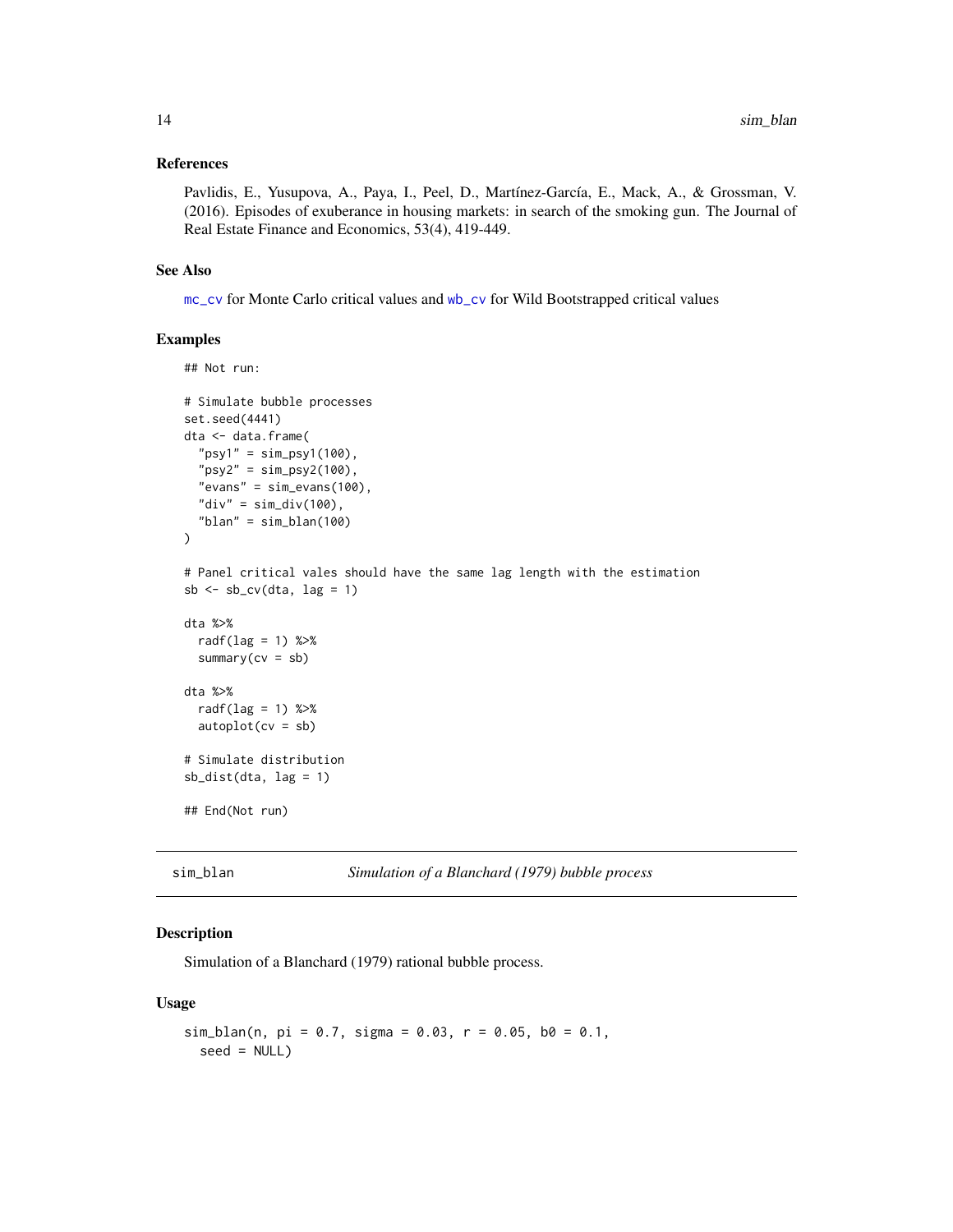#### <span id="page-14-0"></span>sim\_blan 15

#### Arguments

| n            | A strictly positive integer specifying the length of the simulated output series.                                                                                                                                                                                                                                                                             |
|--------------|---------------------------------------------------------------------------------------------------------------------------------------------------------------------------------------------------------------------------------------------------------------------------------------------------------------------------------------------------------------|
| pi           | A positive value in $(0, 1)$ which governs the probability of the bubble continuing<br>to grow.                                                                                                                                                                                                                                                               |
| sigma        | A positive scalar indicating the standard deviation of the innovations.                                                                                                                                                                                                                                                                                       |
| $\mathsf{r}$ | A positive scalar that determines the growth rate of the bubble process.                                                                                                                                                                                                                                                                                      |
| b0           | The initial value of the bubble                                                                                                                                                                                                                                                                                                                               |
| seed         | An object specifying if and how the random number generator (rng) should be<br>initialized. Either NULL or an integer will be used in a call to set, seed before<br>simulation. If set, the value is save as "seed" attribute of the returned value. The<br>default, NULL will note change the rng state, and return .Random.seed as the<br>"seed" attribute. |

#### Details

Blanchard's bubble process has two regimes, which occur with probability  $\pi$  and  $1 - \pi$ . In the first regime, the bubble grows exponentially, whereas in the second regime, the bubble collapses to a white noise.

With probability  $\pi$ :

$$
B_{t+1} = \frac{1+r}{\pi}B_t + \epsilon_{t+1}
$$

With probability  $1 - \pi$ :

$$
B_{t+1} = \epsilon_{t+1}
$$

where r is a positive constant and  $\epsilon \sim i i d(0, \sigma^2)$ .

#### Value

A numeric vector of length n.

#### References

Blanchard, O. J. (1979). Speculative bubbles, crashes and rational expectations. Economics letters, 3(4), 387-389.

#### See Also

[sim\\_psy1](#page-17-1), [sim\\_psy2](#page-19-1), [sim\\_evans](#page-16-1)

#### Examples

sim\_blan(n = 100)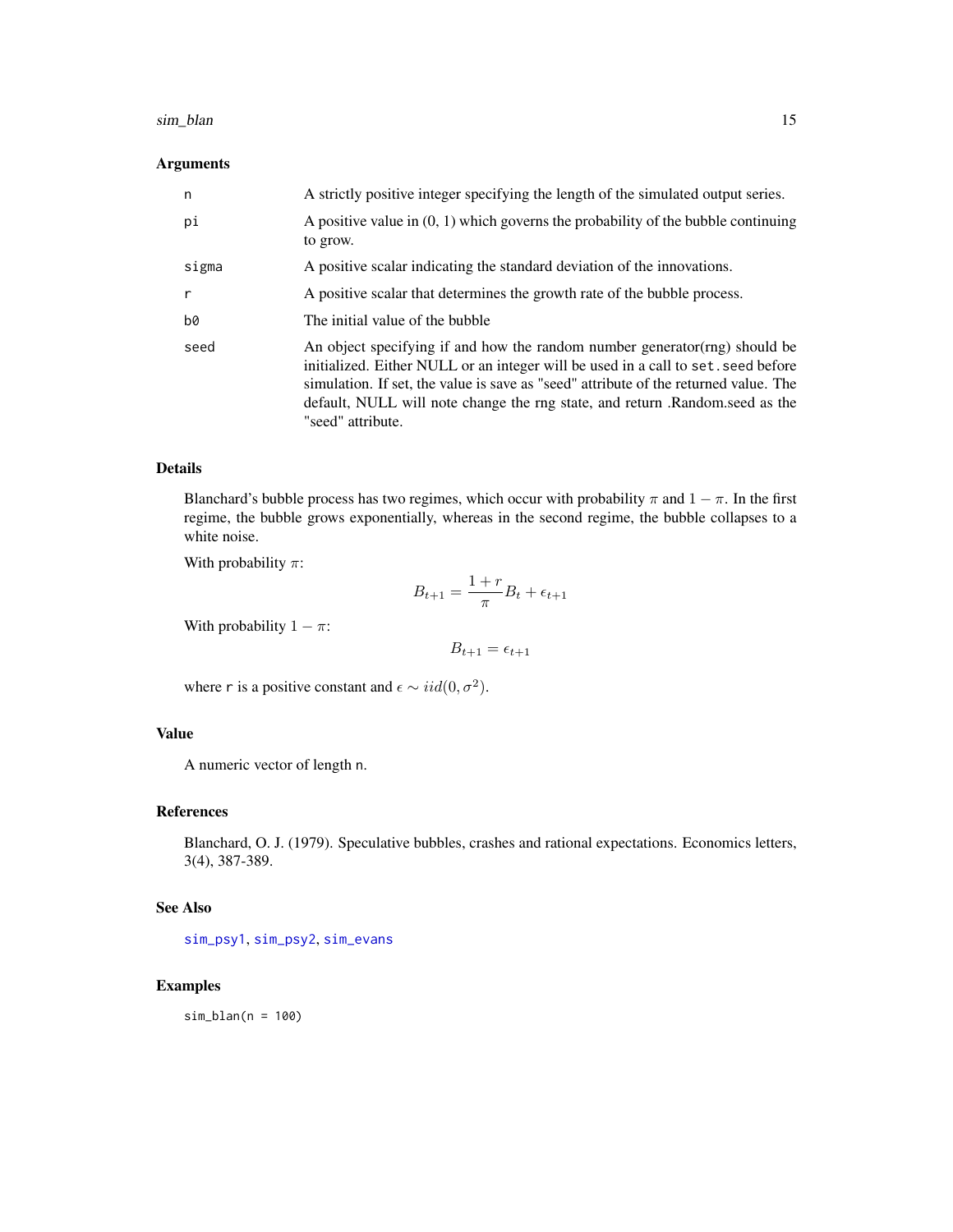<span id="page-15-0"></span>

Simulate (log) dividends from a random walk with drift.

#### Usage

```
sim\_div(n, mu, sigma, r = 0.05, log = FALSE, output = c("pf", "d"),seed = NULL
```
#### Arguments

| n      | A strictly positive integer specifying the length of the simulated output series.                                                                                                                                                                                                                                                                             |
|--------|---------------------------------------------------------------------------------------------------------------------------------------------------------------------------------------------------------------------------------------------------------------------------------------------------------------------------------------------------------------|
| mu     | A scalar indicating the drift.                                                                                                                                                                                                                                                                                                                                |
| sigma  | A positive scalar indicating the standard deviation of the innovations.                                                                                                                                                                                                                                                                                       |
| r      | A positive value indicating the discount factor.                                                                                                                                                                                                                                                                                                              |
| log    | A logical. If true dividends follow a lognormal distribution.                                                                                                                                                                                                                                                                                                 |
| output | A character string giving the fundamental price ("pf") or dividend series ("d").<br>Default is 'pf'.                                                                                                                                                                                                                                                          |
| seed   | An object specifying if and how the random number generator (rng) should be<br>initialized. Either NULL or an integer will be used in a call to set, seed before<br>simulation. If set, the value is save as "seed" attribute of the returned value. The<br>default, NULL will note change the rng state, and return .Random.seed as the<br>"seed" attribute. |

#### Details

If log is set to FALSE (default value) the dividends follow:

$$
d_t = \mu + d_{t-1} + \epsilon_t
$$

where  $\epsilon \sim \mathcal{N}(0, \sigma^2)$ . The default parameters are  $\mu = 0.0373$ ,  $\sigma^2 = 0.1574$  and  $d[0] = 1.3$  (the initial value of the dividend sequence). The above equation can be solved to yield the fundamental price:

$$
F_t = \mu (1+r) r^{-2} + r^{-1} d_t
$$

If log is set to TRUE then dividends follow a lognormal distribution or log(dividends) follow:

$$
\ln(d_t) = \mu + \ln(d_{t-1}) + \epsilon_t
$$

where  $\epsilon \sim \mathcal{N}(0, \sigma^2)$ . Default parameters are  $\mu = 0.013$ ,  $\sigma^2 = 0.16$ . The fundamental price for this case is: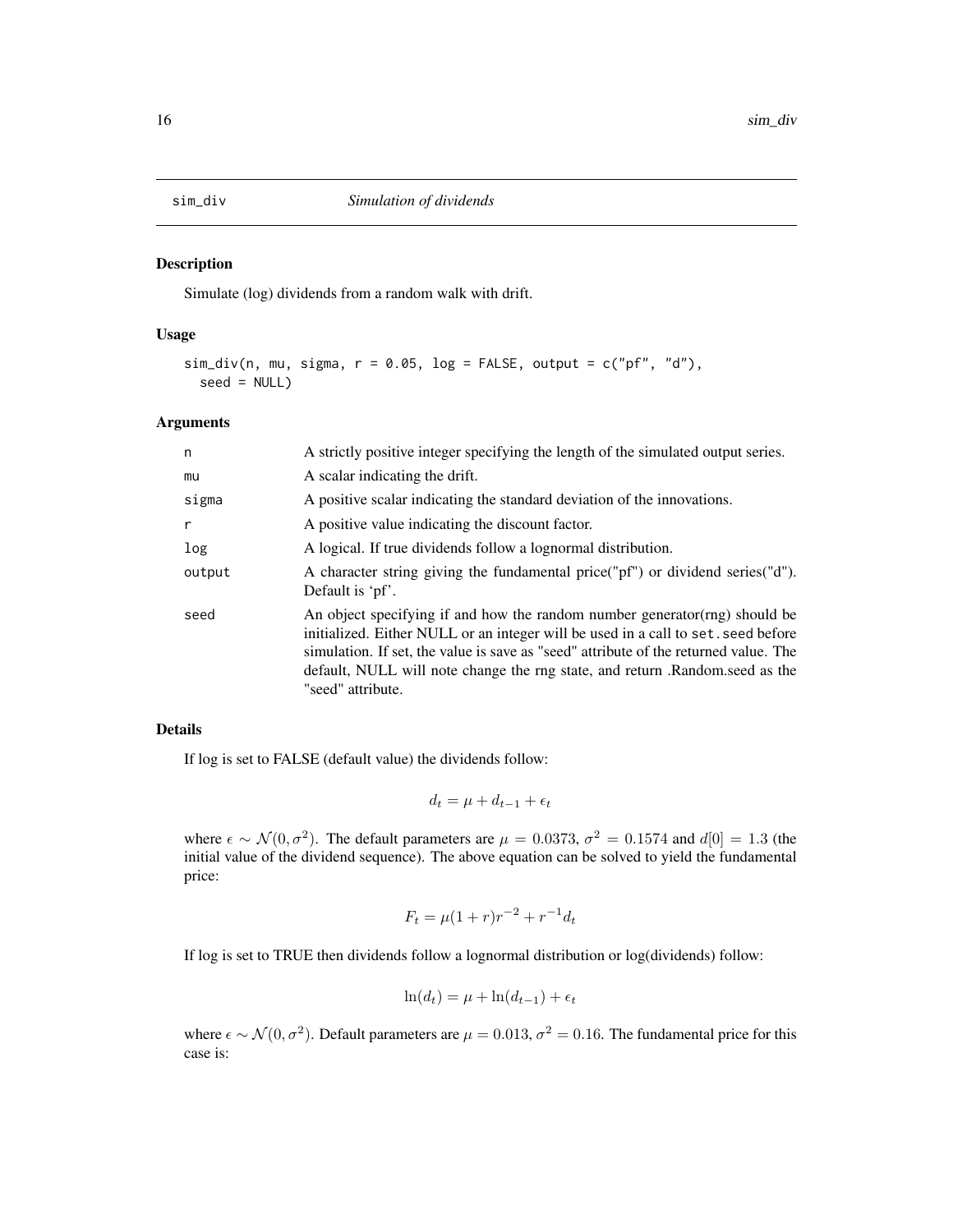<span id="page-16-0"></span>sim\_evans 17

$$
F_t = \frac{1+g}{r-g}d_t
$$

where  $1 + g = \exp(\mu + \sigma^2/2)$ . All default parameter values are those suggested by West (1988).

#### Value

A numeric vector of length n.

#### References

West, K. D. (1988). Dividend innovations and stock price volatility. Econometrica: Journal of the Econometric Society, p. 37-61.

#### Examples

```
# Price is the sum of the bubble and fundamental components
# 20 is the scaling factor
pf \leq \text{sim\_div}(100, r = 0.05, \text{output} = "pf")pb <- sim_evans(100, r = 0.05)
p <- pf + 20 * pb
```
<span id="page-16-1"></span>

```
sim_evans Simulation of an Evans (1991) bubble process
```
#### **Description**

Simulation of an Evans (1991) rational periodically collapsing bubble process.

#### Usage

sim\_evans(n, alpha = 1, delta = 0.5, tau = 0.05, pi = 0.7,  $r = 0.05$ , b1 = delta, seed = NULL)

#### Arguments

| n              | A strictly positive integer specifying the length of the simulated output series.               |
|----------------|-------------------------------------------------------------------------------------------------|
| alpha          | A positive scalar, with restrictions (see details).                                             |
| delta          | A positive scalar, with restrictions (see details).                                             |
| tau            | The standard deviation of the innovations.                                                      |
| pi             | A positive value in $(0, 1)$ which governs the probability of the bubble continuing<br>to grow. |
| r              | A positive scalar that determines the growth rate of the bubble process.                        |
| b <sub>1</sub> | A positive scalar, the initial value of the series. Defaults to delta.                          |
|                |                                                                                                 |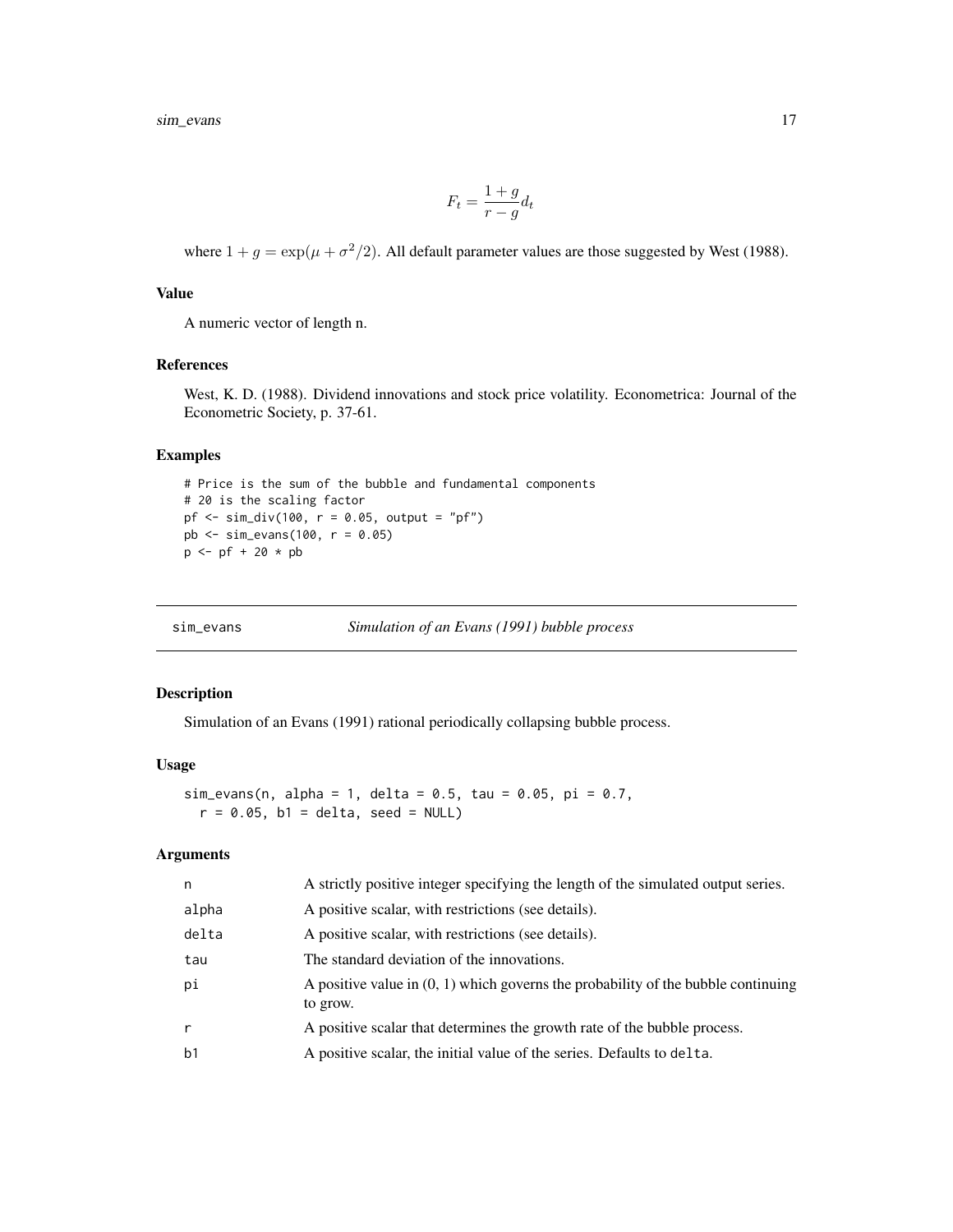seed An object specifying if and how the random number generator(rng) should be initialized. Either NULL or an integer will be used in a call to set.seed before simulation. If set, the value is save as "seed" attribute of the returned value. The default, NULL will note change the rng state, and return .Random.seed as the "seed" attribute.

#### Details

delta and alpha are positive parameters which satisfy  $0 < \delta < (1 + r)\alpha$ . delta represents the size of the bubble after collapse. The default value of r is 0.05. The function checks whether alpha and delta satisfy this condition and will return an error if not.

The Evans bubble has two regimes. If  $B_t \leq \alpha$  the bubble grows at an average rate of  $1 + r$ :

$$
B_{t+1} = (1+r)B_t u_{t+1},
$$

When  $B_t > \alpha$  the bubble expands at an increased rate of  $(1+r)\pi^{-1}$ :

$$
B_{t+1} = [\delta + (1+r)\pi^{-1}\theta_{t+1}(B_t - (1+r)^{-1}\delta B_t)]u_{t+1},
$$

where  $\theta$  is an indicator function taking a value of 0 with probability  $1 - \pi$  and 1 with probability  $\pi$ . In this secondary phase there is a probability  $(1 - \pi)$  that the bubble collapses to delta and the process starts again. By modifying the values of delta, alpha and pi the user can change the frequency at which bubbles appear, the mean duration of a bubble before collapse and the scale of the bubble.

#### Value

A numeric vector of length n.

#### References

Evans, G. W. (1991). Pitfalls in testing for explosive bubbles in asset prices. The American Economic Review, 81(4), 922-930.

#### See Also

[sim\\_psy1](#page-17-1), [sim\\_psy2](#page-19-1), [sim\\_blan](#page-13-1)

<span id="page-17-1"></span>sim\_psy1 *Simulation of a single-bubble process*

#### Description

The following function generates a time series which switches from a martingale to a mildly explosive process and then back to a martingale.

<span id="page-17-0"></span>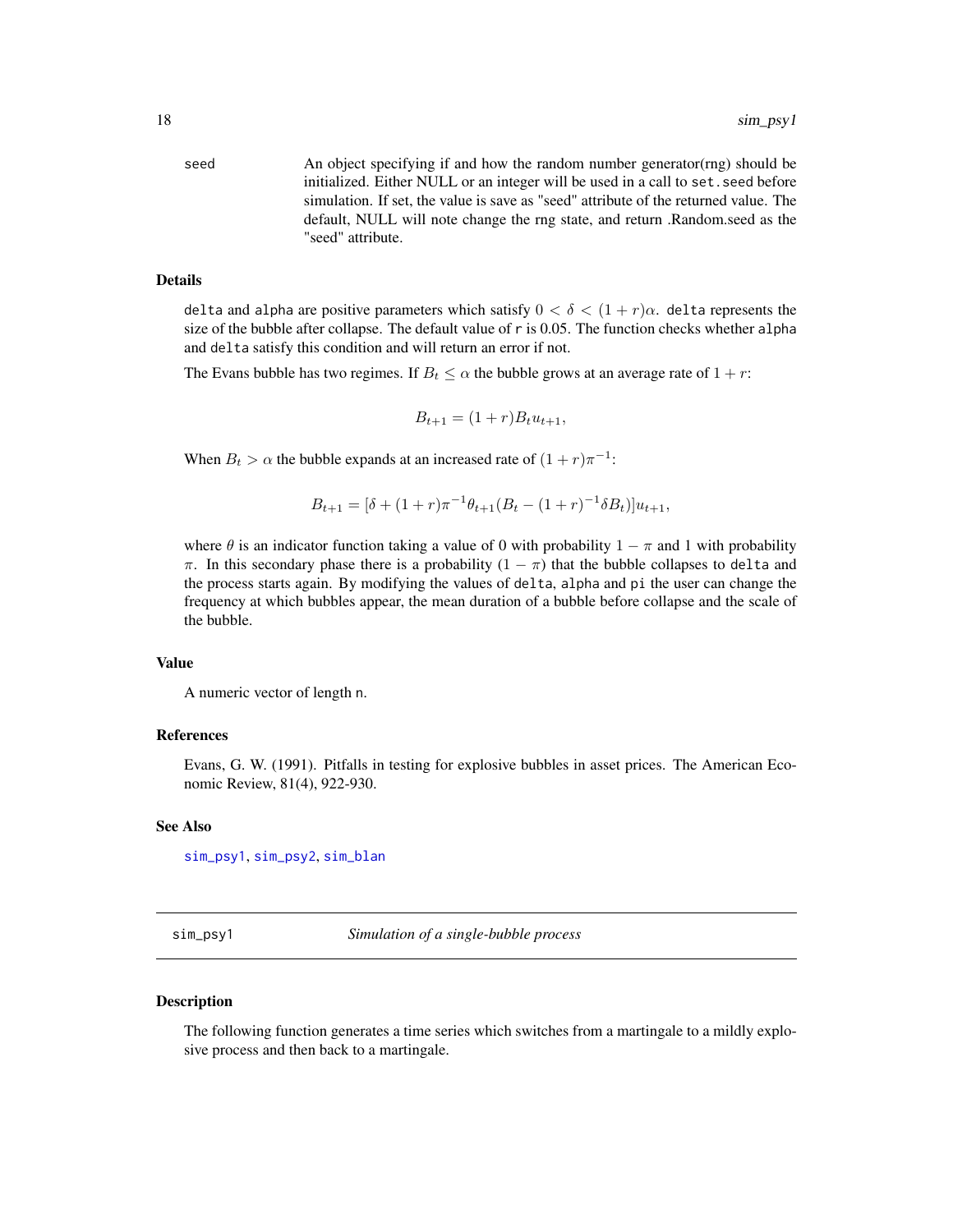#### sim\_psy1 19

#### Usage

sim\_psy1(n, te =  $0.4 * n$ , tf =  $0.15 * n + t$ e, c = 1, alpha =  $0.6$ ,  $signa = 6.79$ , seed = NULL)

#### Arguments

| n     | A strictly positive integer specifying the length of the simulated output series.                                                                                                                                                                                                                                                                             |
|-------|---------------------------------------------------------------------------------------------------------------------------------------------------------------------------------------------------------------------------------------------------------------------------------------------------------------------------------------------------------------|
| te    | A scalar in $(0, tf)$ specifying the observation in which the bubble originates.                                                                                                                                                                                                                                                                              |
| tf    | A scalar in (te, n) specifying the observation in which the bubble collapses.                                                                                                                                                                                                                                                                                 |
| C.    | A positive scalar determining the autoregressive coefficient in the explosive<br>regime.                                                                                                                                                                                                                                                                      |
| alpha | A positive scalar in $(0, 1)$ determining the value of the expansion rate in the<br>autoregressive coefficient.                                                                                                                                                                                                                                               |
| sigma | A positive scalar indicating the standard deviation of the innovations.                                                                                                                                                                                                                                                                                       |
| seed  | An object specifying if and how the random number generator (rng) should be<br>initialized. Either NULL or an integer will be used in a call to set, seed before<br>simulation. If set, the value is save as "seed" attribute of the returned value. The<br>default, NULL will note change the rng state, and return .Random.seed as the<br>"seed" attribute. |

#### Details

The data generating process is described by the following equation:

$$
X_t = X_{t-1}\{t < \tau_e\} + \delta_T X_{t-1}\{t\tau_e \le t \le \tau_f\} + \left(\sum_{k=\tau_f+1}^t \epsilon_k + X_{\tau_f}^*\right)\{t > \tau_f\} + \epsilon_t \{t \le \tau_f\}
$$

where the autoregressive coefficient  $\delta_T$  is given by:

$$
\delta_T = 1 + cT^{-a}
$$

with  $c > 0$ ,  $\alpha \in (0, 1)$ ,  $\epsilon \sim \text{iid}(0, \sigma^2)$  and  $X_{\tau_f} = X_{\tau_e} + X^*$ . During the pre- and post-bubble periods,  $N_0 = [1, \tau_e)$ , X is a pure random walk process. During the bubble expansion period  $B =$  $[\tau_e, \tau_f]$  is a mildly explosive process with expansion rate given by the autoregressive coefficient  $\delta_T$ , and continues its martingale path for the subsequent period  $N_1 = (\tau_f, \tau]$ .

For further details the user can refer to Phillips et al. (2015) p. 1054.

#### Value

A numeric vector of length n.

#### References

Phillips, P. C. B., Shi, S., & Yu, J. (2015). Testing for Multiple Bubbles: Historical Episodes of Exuberance and Collapse in the S&P 500. International Economic Review, 5 6(4), 1043-1078.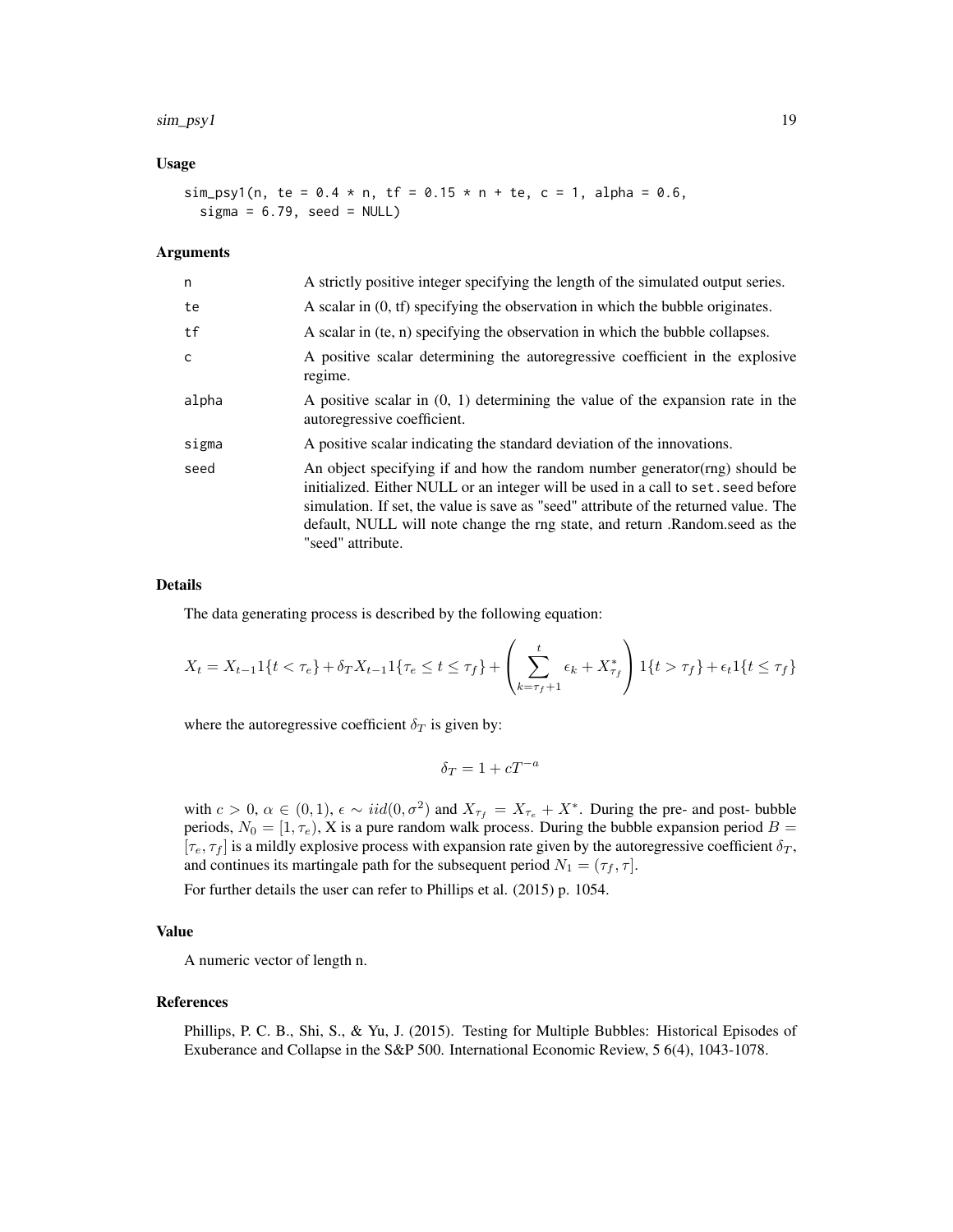#### See Also

[sim\\_psy2](#page-19-1), [sim\\_blan](#page-13-1), [sim\\_evans](#page-16-1)

#### Examples

# 100 periods with bubble origination date 40 and termination date 55 sim\_psy1(n = 100) # 200 periods with bubble origination date 80 and termination date 110 sim\_psy1(n = 200) # 200 periods with bubble origination date 100 and termination date 150  $sim\_psy1(n = 200, te = 100, tf = 150)$ 

<span id="page-19-1"></span>

| sim_psy2 | Simulation of a two-bubble process |  |
|----------|------------------------------------|--|
|          |                                    |  |

#### Description

The following data generating process is similar to [sim\\_psy1](#page-17-1), with the difference that there are two episodes of mildly explosive dynamics.

#### Usage

sim\_psy2(n, te1 =  $0.2 * n$ , tf1 =  $0.2 * n + t$ e1, te2 =  $0.6 * n$ ,  $tf2 = 0.1 * n + te2$ ,  $c = 1$ , alpha = 0.6, sigma = 6.79,  $seed = NULL$ 

#### Arguments

| n     | A strictly positive integer specifying the length of the simulated output series.                                                                                                                                                                                                                                                                              |
|-------|----------------------------------------------------------------------------------------------------------------------------------------------------------------------------------------------------------------------------------------------------------------------------------------------------------------------------------------------------------------|
| te1   | A scalar in $(0, n)$ specifying the observation in which the first bubble originates.                                                                                                                                                                                                                                                                          |
| tf1   | A scalar in (te1, n) specifying the observation in which the first bubble collapses.                                                                                                                                                                                                                                                                           |
| te2   | A scalar in (tf1, n) specifying the observation in which the second bubble origi-<br>nates.                                                                                                                                                                                                                                                                    |
| tf2   | A scalar in (te2, n) specifying the observation in which the second bubble col-<br>lapses.                                                                                                                                                                                                                                                                     |
| C     | A positive scalar determining the autoregressive coefficient in the explosive<br>regime.                                                                                                                                                                                                                                                                       |
| alpha | A positive scalar in $(0, 1)$ determining the value of the expansion rate in the<br>autoregressive coefficient.                                                                                                                                                                                                                                                |
| sigma | A positive scalar indicating the standard deviation of the innovations.                                                                                                                                                                                                                                                                                        |
| seed  | An object specifying if and how the random number generator (rng) should be<br>initialized. Either NULL or an integer will be used in a call to set. seed before<br>simulation. If set, the value is save as "seed" attribute of the returned value. The<br>default, NULL will note change the rng state, and return . Random seed as the<br>"seed" attribute. |

<span id="page-19-0"></span>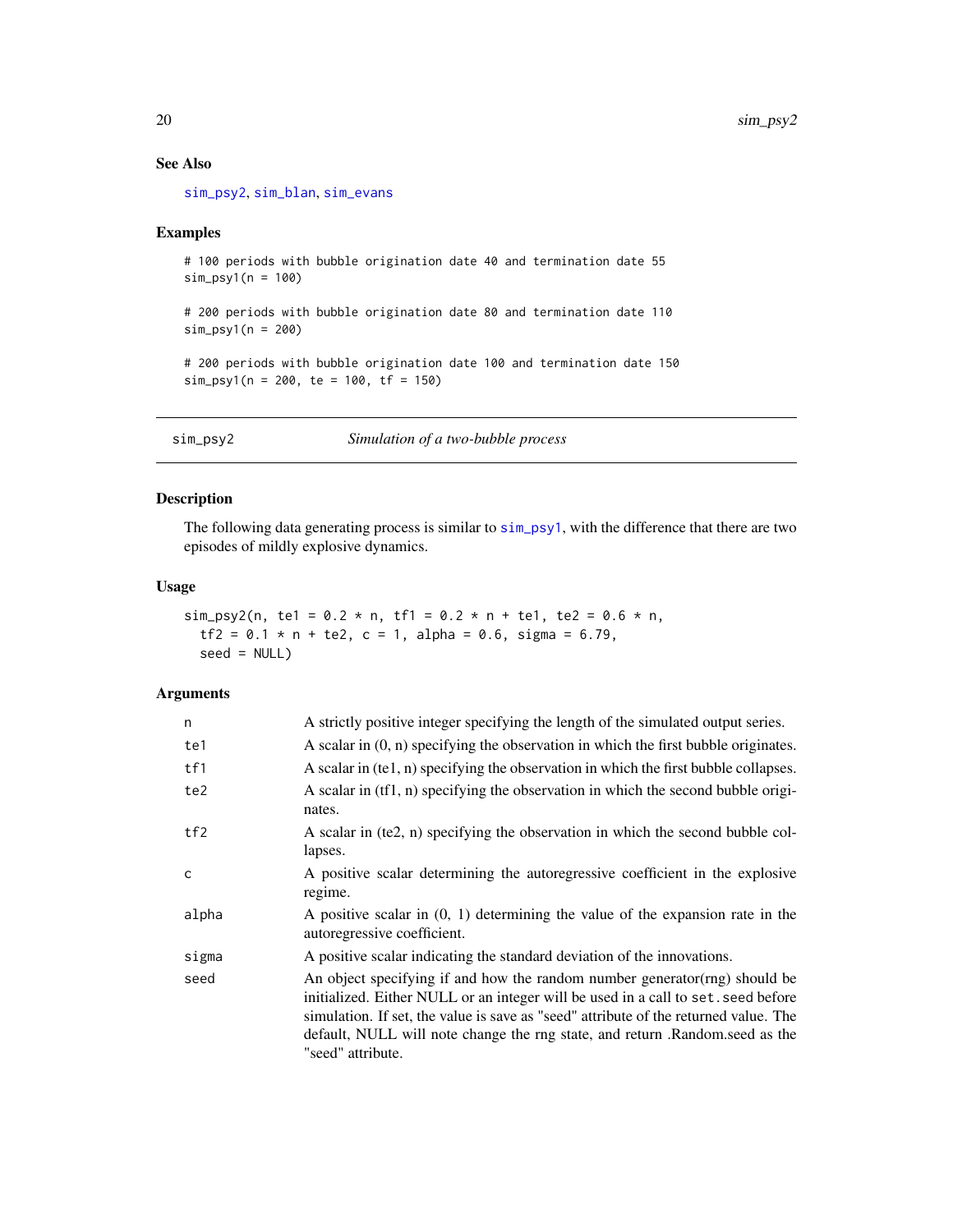<span id="page-20-0"></span> $\sin\frac{psy}{2}$  21

#### Details

The data generating process is described by:

$$
X_t = X_{t-1}1\{t \in N_0\} + \delta_T X_{t-1}1\{t \in B_1 \cup B_2\} + \left(\sum_{k=\tau_{1f}+1}^t \epsilon_k + X^*_{\tau_{1f}}\right)1\{t \in N_1\}
$$

$$
+\left(\sum_{l=\tau_{2f}+1}^{t}\epsilon_{l} + X_{\tau_{2f}}^{*}\right)1\{t \in N_{2}\} + \epsilon_{t}1\{t \in N_{0} \cup B_{1} \cup B_{2}\}\
$$

where the autoregressive coefficient  $\delta_T$  is given:

$$
\delta_T=1+cT^{-a}
$$

with  $c > 0$ ,  $\alpha \in (0, 1)$ ,  $\epsilon \sim \text{iid}(0, \sigma^2)$ ,  $X_{\tau_{1f}} = X_{\tau_{1e}} + X^*$  and  $X_{\tau_{2f}} = X_{\tau_{2e}} + X^*$ . We use the notation  $N_0 = [1, \tau_{1e}), B_1 = [\tau_{1e}, \tau_{1f}], N_1 = (\tau_{1f}, \tau_{2e}), B_2 = [\tau_{2e}, \tau_{2f}], N_2 = (\tau_{2f}, \tau]$ , where  $\tau$ is the last observation of the sample. After the collapse of the first bubble,  $X_t$  resumes a martingale path until time  $\tau_{2e} - 1$ , and a second episode of exuberance begins at  $\tau_{2e}$ . The expansion process lasts until  $\tau_{2f}$  and collapses to a value of  $X_{\tau_{2f}}^*$ . The process then continues on a martingale path until the end of the sample period  $\tau$ . The expansion duration of the first bubble is assumed to be longer than that of the second bubble, i.e.  $\tau_{1f} - \tau_{1e} > \tau_{2f} - \tau_{2e}$ .

For further details the user can refer to Phillips et al., (2015) p. 1055.

#### Value

A numeric vector of length n.

#### References

Phillips, P. C. B., Shi, S., & Yu, J. (2015). Testing for Multiple Bubbles: Historical Episodes of Exuberance and Collapse in the S&P 500. International Economic Review, 5 6(4), 1043-1078.

#### See Also

[sim\\_psy1](#page-17-1), [sim\\_blan](#page-13-1), [sim\\_evans](#page-16-1)

#### Examples

# 100 periods with bubble origination dates 20/60 and termination dates 40/70 respectively sim\_psy2(n = 100)

# 200 periods with bubble origination dates 40/120 and termination dates 80/140 respectively sim\_psy2(n = 200)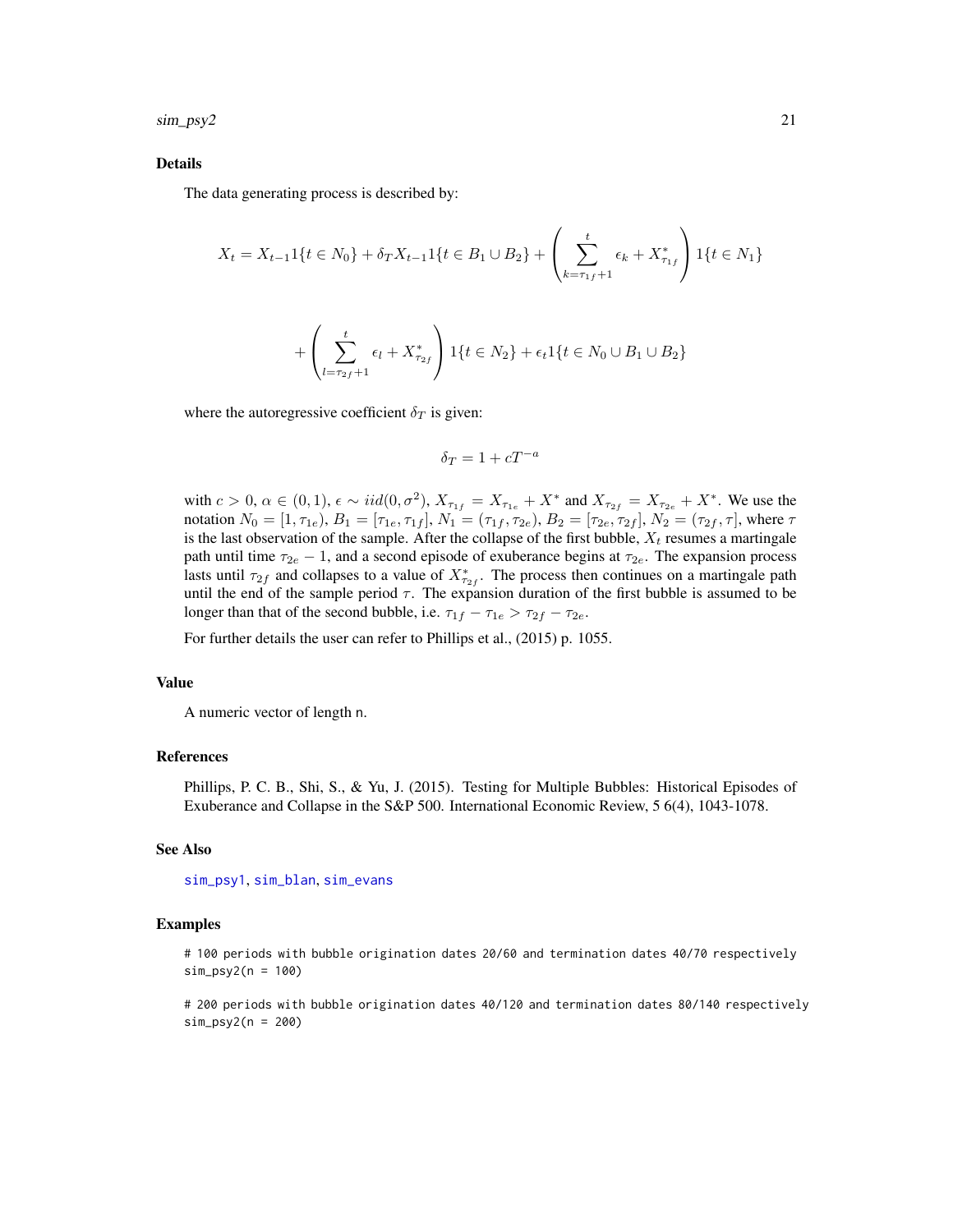<span id="page-21-0"></span>

summary method for class "radf"

#### Usage

```
## S3 method for class 'radf'
summary(object, cv = NULL, ...)
```
#### Arguments

| object                  | An object of class radf().                                              |
|-------------------------|-------------------------------------------------------------------------|
| <b>CV</b>               | An object of class "cv". The output of $mc_{cv}$ (), wb_cv() or sb_cv() |
| $\cdot$ $\cdot$ $\cdot$ | further arguments passed to methods, not used.                          |

#### Value

Returns a list of summary statistics, the t-statistic and the critical values of the ADF, SADF and GSADF.

#### Examples

```
# Simulate bubble processes, compute the t-stat and critical values
set.seed(4441)
dta \le data.frame(psy1 = sim_psy1(n = 100), psy2 = sim_psy2(n = 100))
rfd <- radf(dta)
# Summary, diagnostics and datestamp (default)
summary(rfd)
diagnostics(rfd)
datestamp(rfd)
#' # Diagnostics for 'sadf'
diagnostics(rfd, option = "sadf")
# Use log(T)/T rule of thumb to omit periods of explosiveness which are short-lived
rot <- round(log(NROW(rfd)) / NROW(rfd))
datestamp(rfd, min_duration = rot)
## Not run:
# Summary, diagnostics and datestamp (Wild Bootstrapped critical values)
wb < -wb_{cv}(dta)summary(rfd, cv = wb)
diagnostics(rfd, cv = wb)
```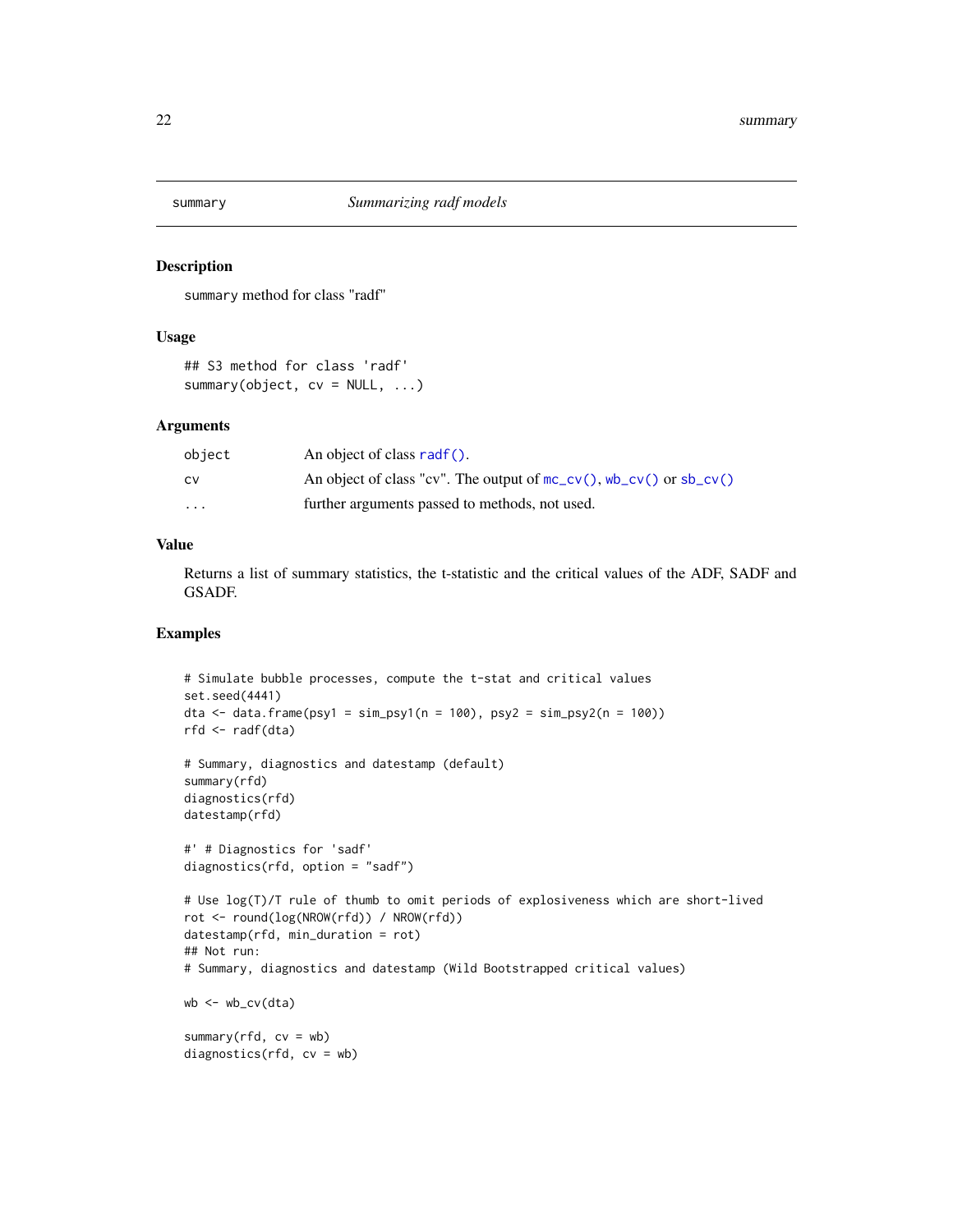#### <span id="page-22-0"></span>tidy.mc\_cv 23

```
datestamp(rfd, cv = wb)
```

```
## End(Not run)
```
tidy.mc\_cv *Tidy an cv object*

#### Description

Tidy an cv object

#### Usage

```
## S3 method for class 'mc_cv'
tidy(x, format = c("wide", "long"), ...)
## S3 method for class 'wb_cv'
tidy(x, format = c("wide", "long"), ...)
## S3 method for class 'sb_cv'
tidy(x, format = c("wide", "long"), ...)
## S3 method for class 'mc_cv'
augment(x, format = c("wide", "long"), ...)## S3 method for class 'wb_cv'
augment(x, format = c("wide", "long"), ...)
```

```
## S3 method for class 'sb_cv'
augment(x, format = c("wide", "long"), ...)
```
#### Arguments

| X      | An cy object                    |
|--------|---------------------------------|
| format | Long or wide format             |
| .      | Additional arguments. Not used. |

#### Value

A A [tibble::tibble\(\)](#page-0-0)

- sig The significance level.
- name The name of the series (when format is "long")
- crit The critical value (when format is "long")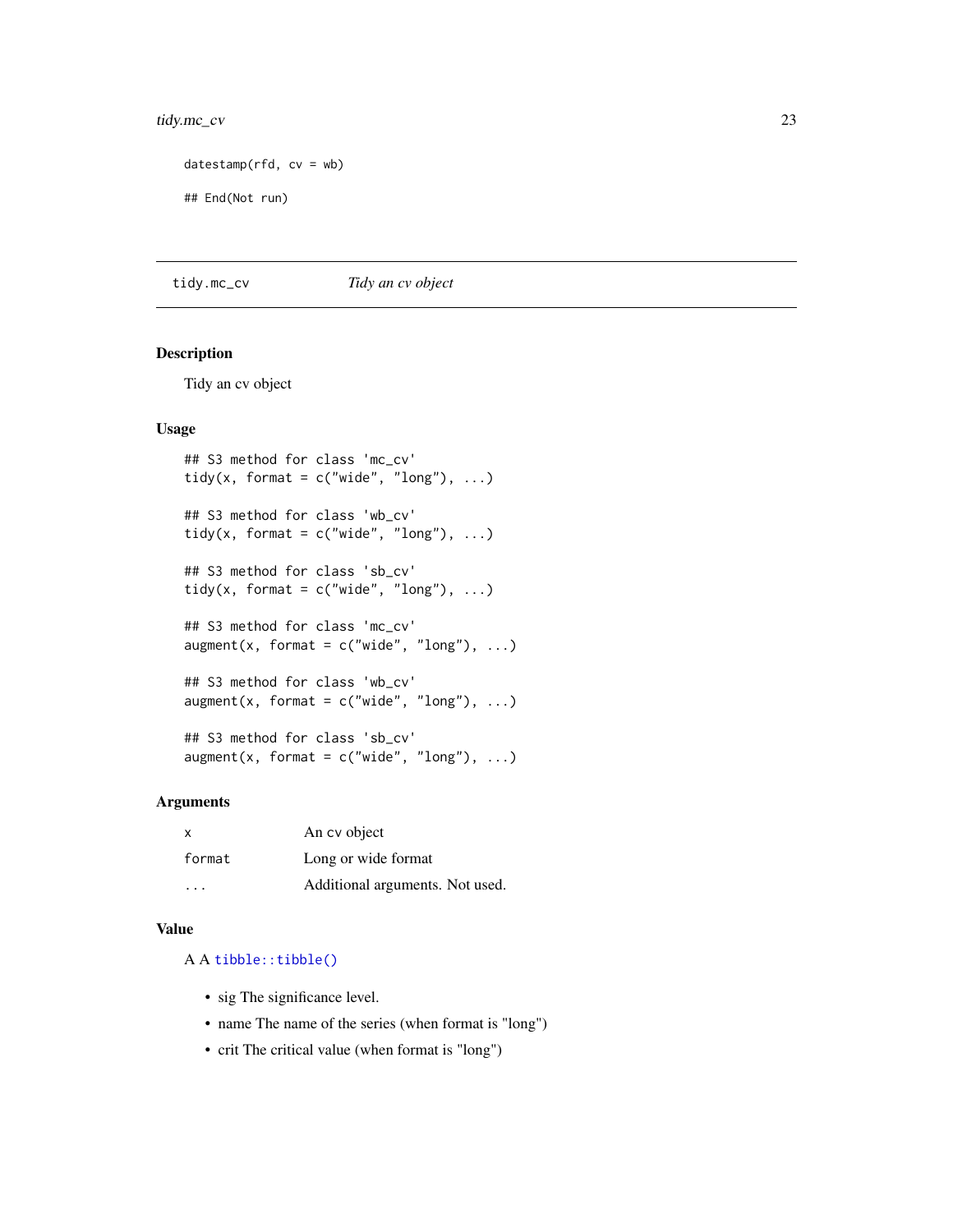#### Examples

```
## Not run:
mc < -mc_{cv}(100)# Get the critical values
tidy(mc)
# Get the critical value sequences
augment(mc)
## End(Not run)
```
tidy.mc\_distr *Tidying \*\_dist objects*

#### Description

tidy \*\_dist takes an mc\_distr, wb\_distr or sb\_distr object and returns a tibble.

#### Usage

```
## S3 method for class 'mc_distr'
tidy(x, \ldots)## S3 method for class 'wb_distr'
tidy(x, ...)
## S3 method for class 'sb_distr'
tidy(x, \ldots)
```
#### Arguments

| X        | An $\star$ _dist object         |
|----------|---------------------------------|
| $\cdots$ | Additional arguments. Not used. |

#### Value

A [tibble::tibble\(\)](#page-0-0)

#### Examples

```
## Not run:
mc < -mc_{cv}(n = 100)tidy(mc)
```
## End(Not run)

<span id="page-23-0"></span>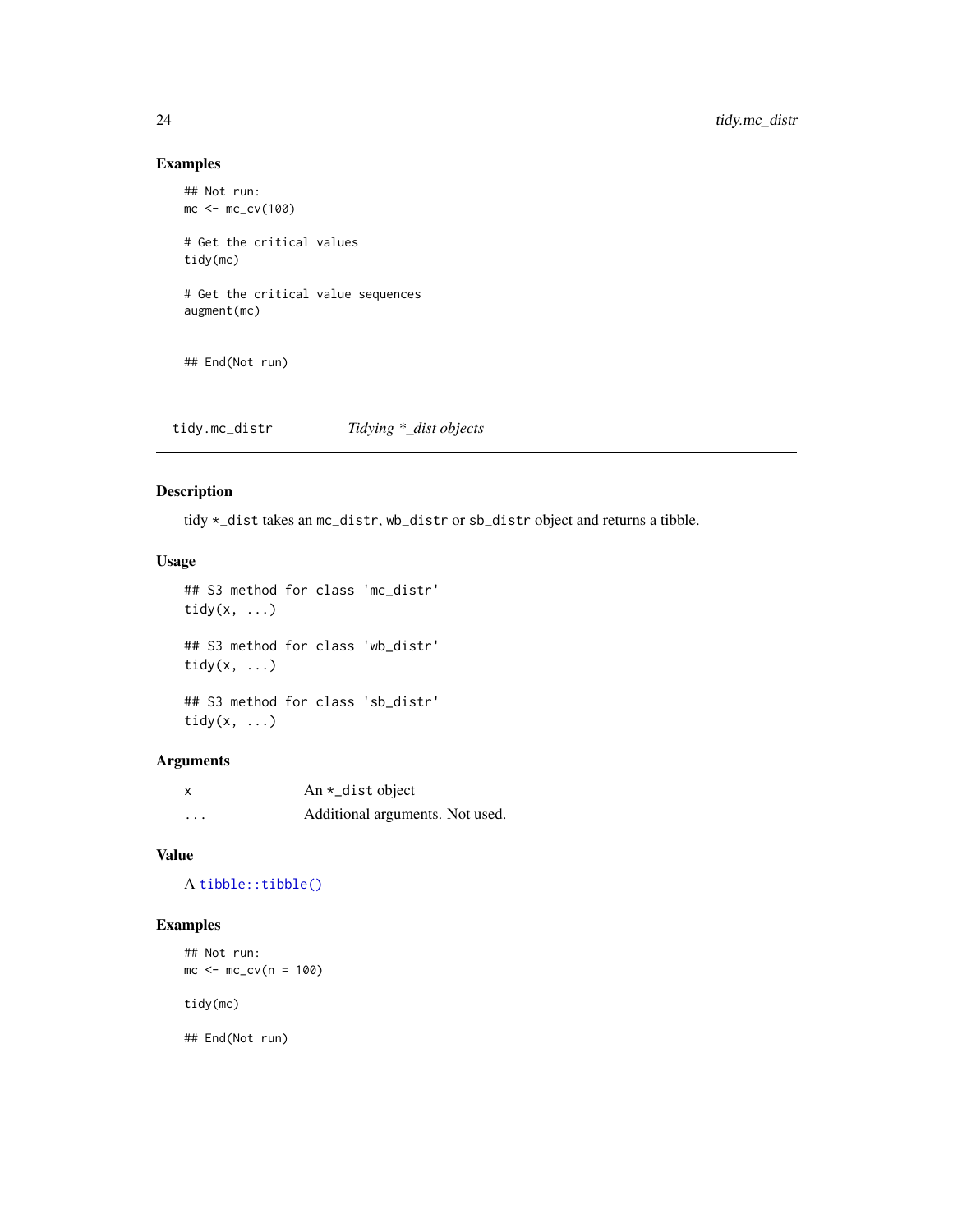<span id="page-24-0"></span>

Tidy an radf object

#### Usage

```
## S3 method for class 'radf'
tidy(x, format = c("wide", "long"), ...)
## S3 method for class 'radf'
augment(x, format = c("wide", "long"), panel = FALSE,...)
## S3 method for class 'radf'
glance(x, format = c("wide", "long"), ...)
```
#### Arguments

| $\mathsf{x}$ | An radf object                    |
|--------------|-----------------------------------|
| format       | Long or wide format               |
| $\cdots$     | Additional arguments. Not used.   |
| panel        | Either univariate or panel bsadf. |

#### Value

A [tibble::tibble\(\)](#page-0-0)

#### Examples

```
## Not run:
dta <- data.frame(psy1 = sim_psy1(n = 100), psy2 = sim_psy2(n = 100))
```
rfd <- radf(data)

# Get the t-stat tidy(rfd)

# Get the t-stat sequences augment(rfd)

# Get the panel t-stat glance(mc)

## End(Not run)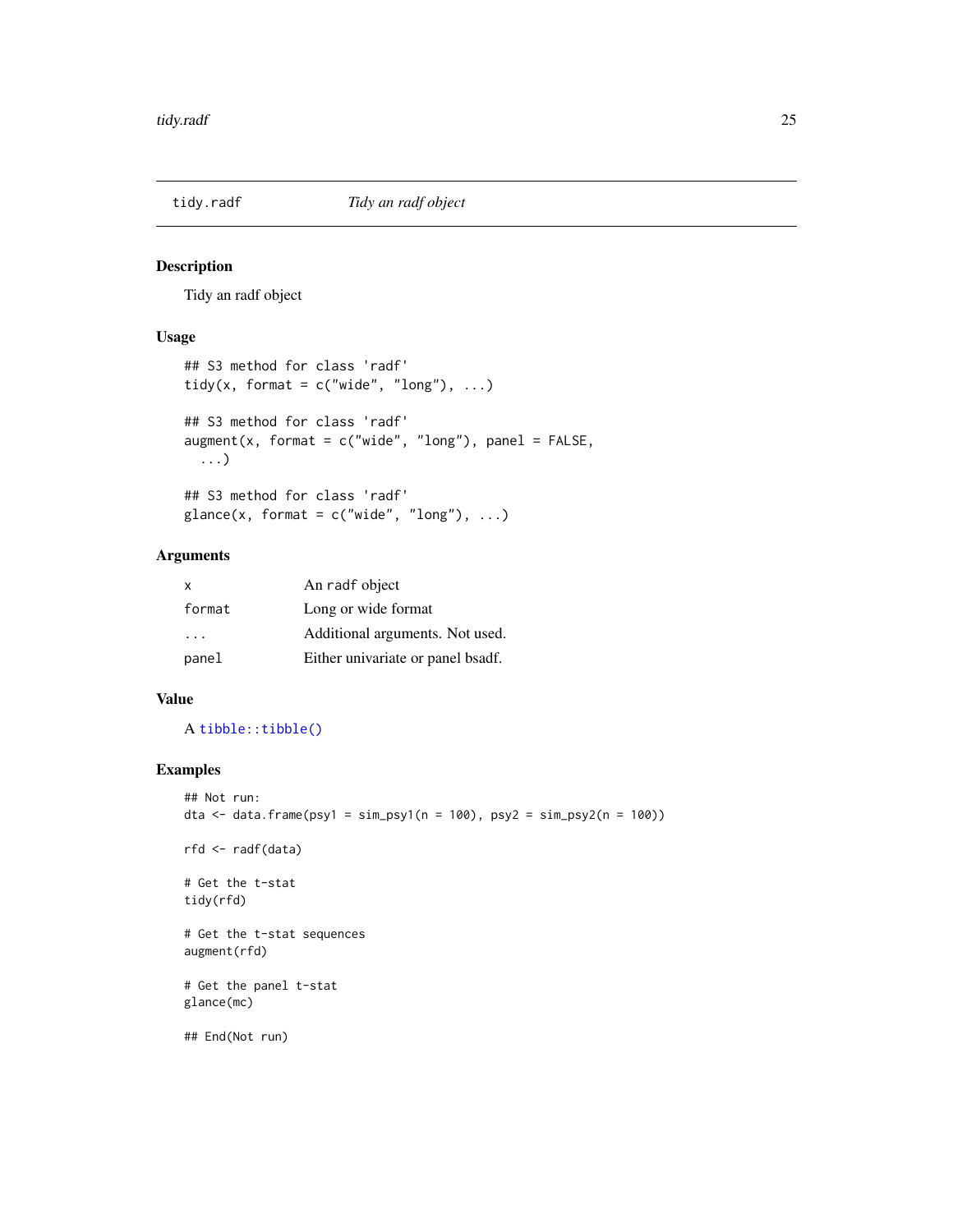<span id="page-25-1"></span><span id="page-25-0"></span>

wb\_cv performs the Harvey et al. (2016) wild bootstrap re-sampling scheme, which is asymptotically robust to non-stationary volatility, to generate critical values for the recursive unit root tests. wb\_dist computes the distribution.

#### Usage

```
wb_cv(data, minw = NULL, nboot = 1000, dist_rad = FALSE,
  seed = NULL)
wb_distr(data, minw = NULL, nboot = 1000, dist_rad = FALSE,
  seed = NULL)
```
#### Arguments

| data     | A univariate or multivariate numeric ts object, data frame or matrix. The esti-<br>mation process cannot handle NA values.                                                                                                                                                                                                                                    |
|----------|---------------------------------------------------------------------------------------------------------------------------------------------------------------------------------------------------------------------------------------------------------------------------------------------------------------------------------------------------------------|
| minw     | A positive integer. The minimum window size, which defaults to $(0.01 +$<br>$1.8/\sqrt(T)) * T.$                                                                                                                                                                                                                                                              |
| nboot    | A positive integer indicating the number of bootstraps. Default is 1000 repeti-<br>tions.                                                                                                                                                                                                                                                                     |
| dist_rad | Logical. If TRUE then the Rademacher distribution will be used.                                                                                                                                                                                                                                                                                               |
| seed     | An object specifying if and how the random number generator (rng) should be<br>initialized. Either NULL or an integer will be used in a call to set. seed before<br>simulation. If set, the value is save as "seed" attribute of the returned value. The<br>default, NULL will note change the rng state, and return .Random.seed as the<br>"seed" attribute. |

#### Details

This approach involves applying a wild bootstrap re-sampling scheme to construct the bootstrap analogue of the Phillips et al. (2015) test which is asymptotically robust to non-stationary volatility.

#### Value

A list that contains the critical values for ADF, BADF, BSADF and GSADF t-statistics.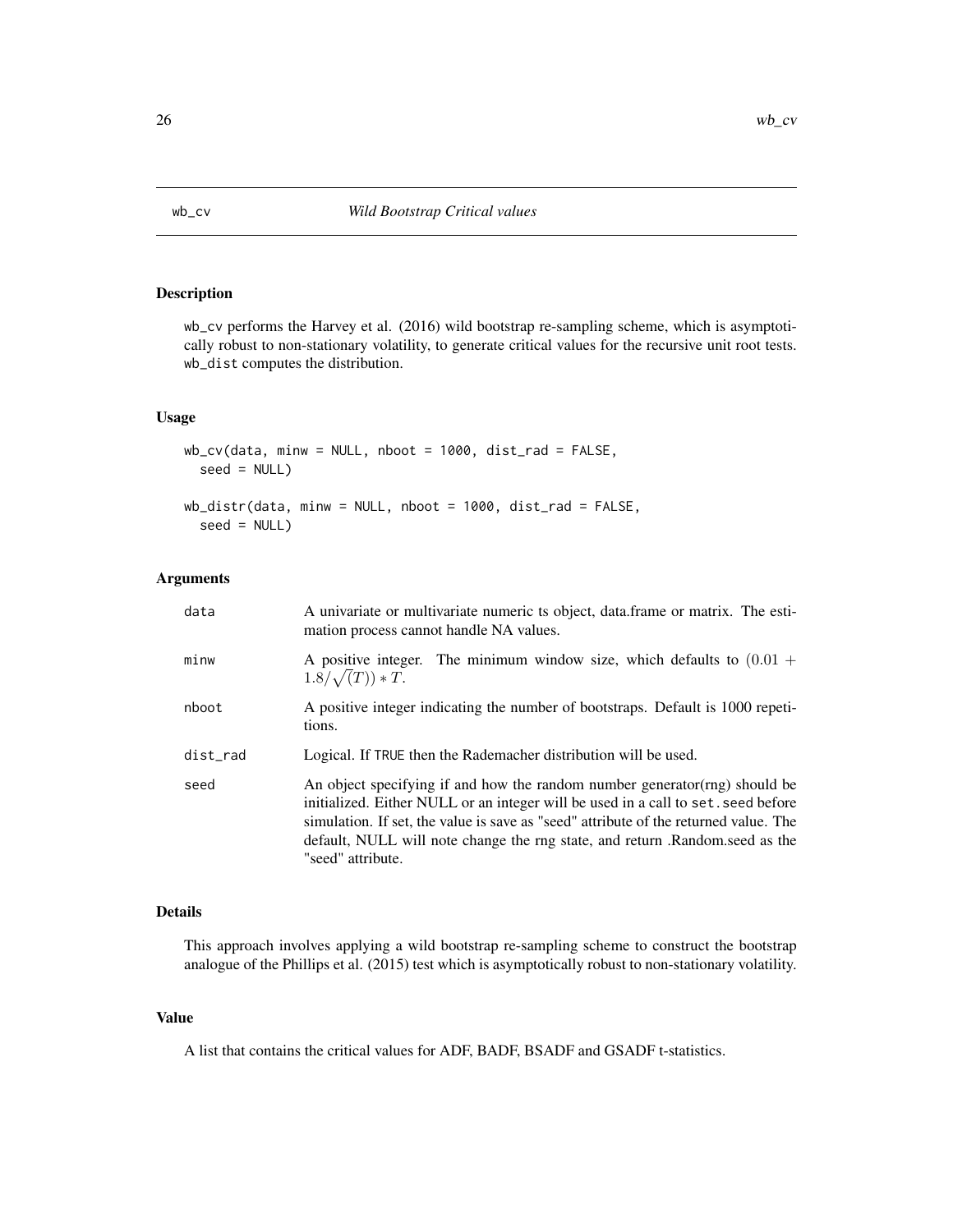<span id="page-26-0"></span> $w$ <sub>b</sub> $cv$  27

#### References

Harvey, D. I., Leybourne, S. J., Sollis, R., & Taylor, A. M. R. (2016). Tests for explosive financial bubbles in the presence of non-stationary volatility. Journal of Empirical Finance, 38(Part B), 548- 574.

Phillips, P. C. B., Shi, S., & Yu, J. (2015). Testing for Multiple Bubbles: Historical Episodes of Exuberance and Collapse in the S&P 500. International Economic Review, 56(4), 1043-1078.

#### See Also

[mc\\_cv](#page-9-1) for Monte Carlo critical values and [sb\\_cv](#page-12-1) for Sieve Bootstrapped critical values

#### Examples

```
## Not run:
# Simulate bubble processes
dta \le data.frame(psy1 = sim_psy1(n = 100), psy2 = sim_psy2(n = 100))
# Default minimum window
wb <- wb_cv(dta)
# Change the minimum window and the number of bootstraps
wb \le - wb_cv(dta, nboot = 1500, minw = 20)
# Simulate distribution
wb_distr(dta)
```
## End(Not run)